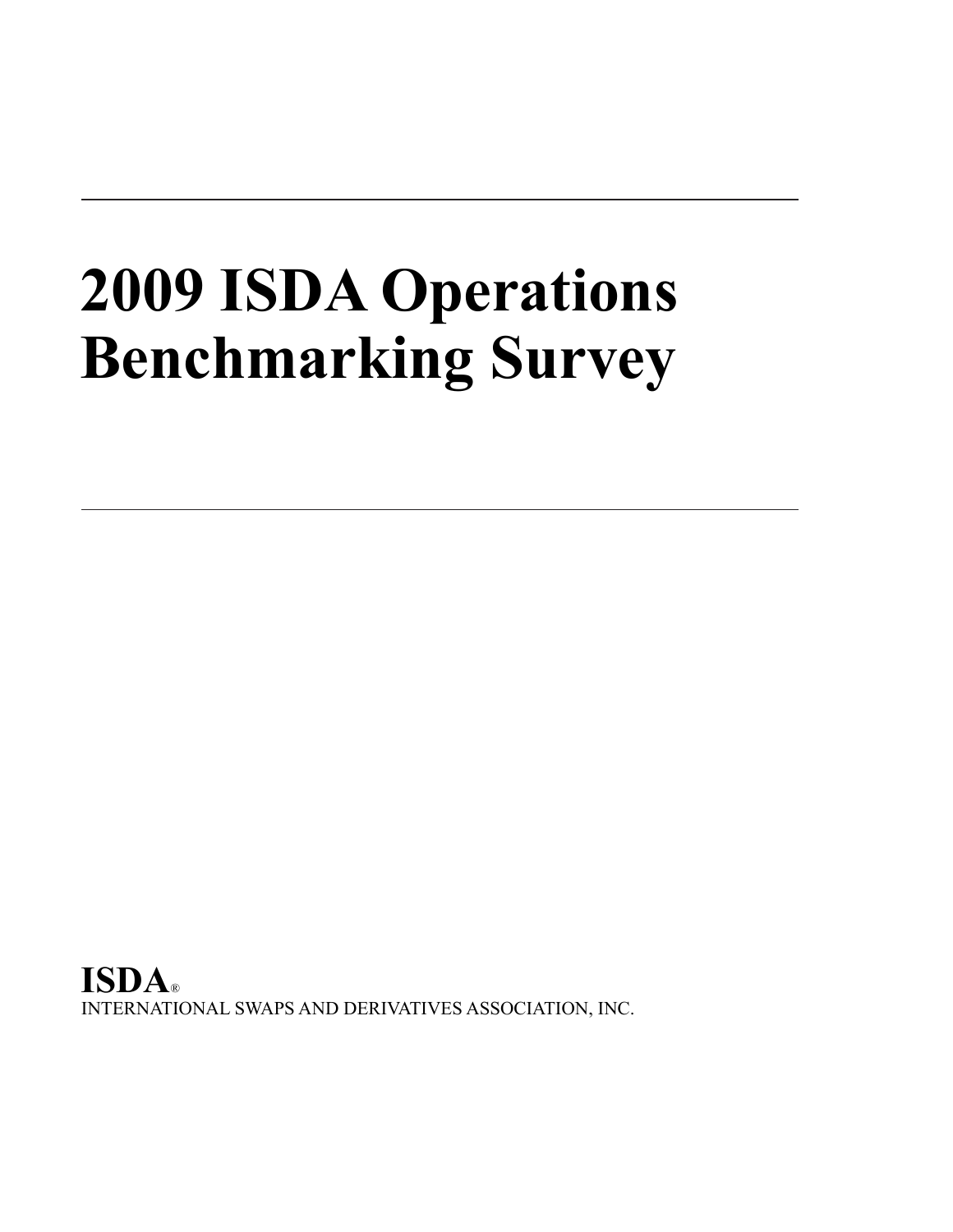# **INTERNATIONAL SWAPS AND DERIVATIVES ASSOCIATION**

The International Swaps and Derivatives Association, Inc. (ISDA) is the leading global trade association representing professional market participants in privately negotiated derivative transactions. Privately negotiated derivative transactions include interest rate, currency, equity, commodity and credit swaps, options, and forward transactions, as well as related products comprising forward rate agreements, caps, floors, collars, and swaptions.

ISDA, chartered in 1985, numbers over 800 members in 57 countries. Its members include most of the world's major commercial, universal and investment banks as well as other companies and institutions active in swaps and other privately negotiated derivatives transactions.

**Copyright © 2009 by International Swaps and Derivatives Association, Inc.** All rights reserved. Brief excerpts may be reproduced or translated provided the source is stated.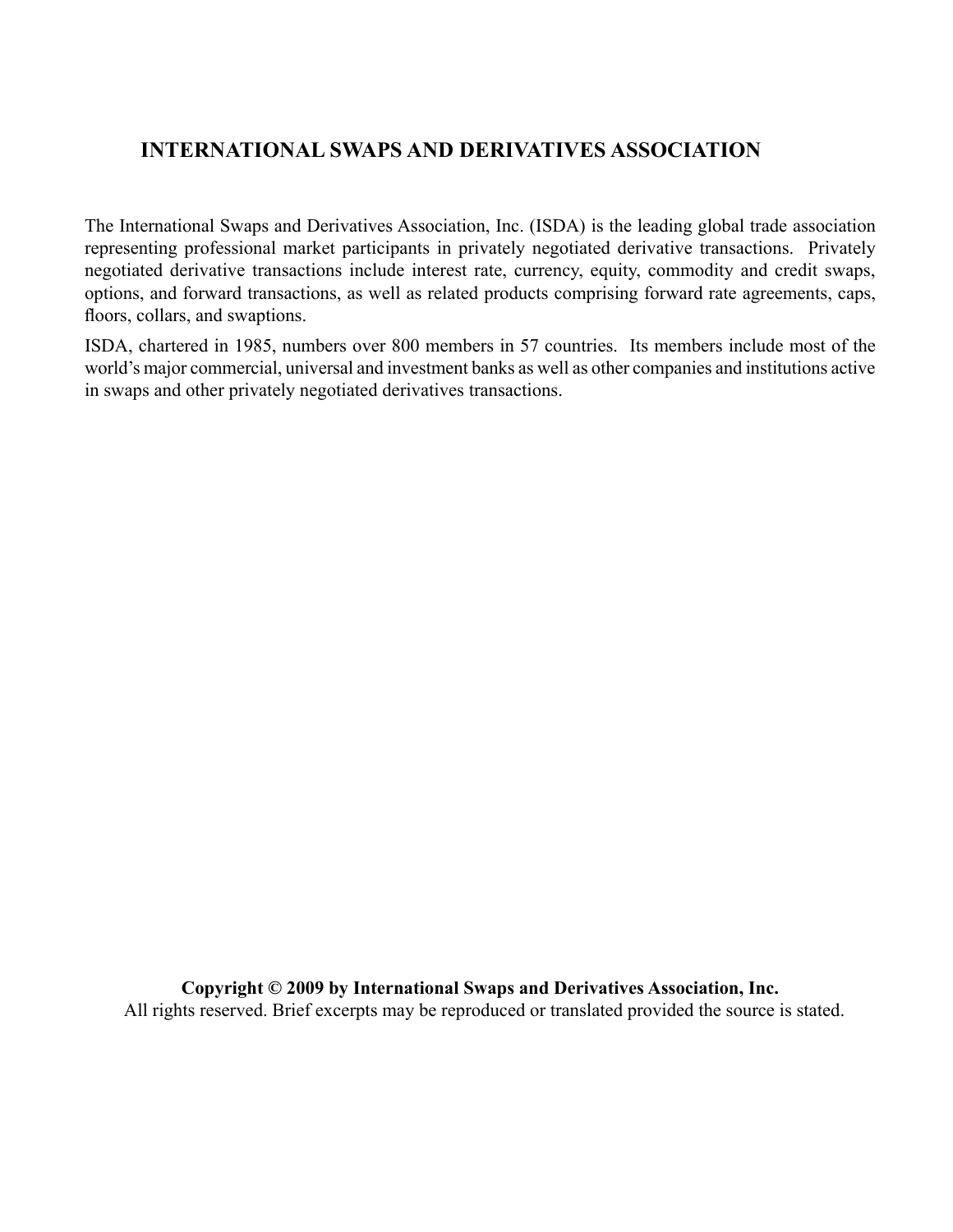# **INTRODUCTION**

The ISDA Operations Benchmarking Survey identifies and tracks operations processing trends in privatelynegotiated, over-the-counter (OTC) derivatives. The results provide individual firms with a benchmark against which to measure the promptness and accuracy of their trade data capture, confirmation, and settlement procedures, as well as staffing and the level of automation of their operational processes.

This year, sixty-nine ISDA member firms responded, compared with seventy-nine last year; all major derivatives houses responded. Appendix 1 lists the respondents, and Table 1 shows some sample characteristics. The Survey classifies respondents into three size groups based on monthly event volumes across products; for some questions, the Survey reports separate results for the G16 dealer group. Of the sixty-nine firms that responded, sixty-three are banks or securities firms and two are energy trading firms; the others include an asset manager, an export financing agency, an insurer, and a multilateral financial institution. The regional breakdown is as follows: thirty-five are from Europe, seventeen from North America, nine from Japan, four from Australia, three from Asia outside Japan, and one from South Africa. Of the sixty-nine respondents, sixty-two had participated in the 2008 Survey.

## **Table 1**

#### **Firms responding to ISDA Operations Benchmarking Survey** *Numbers of firms*

| <b>Size</b>  | Monthly<br>volume | 2001 | 2002 | 2003     | 2004 | 2005 | 2006 | 2007 | 2008 | 2009     | <b>Responded 08</b><br>& 09 |
|--------------|-------------------|------|------|----------|------|------|------|------|------|----------|-----------------------------|
| Large        | ≥5,000            |      | 20   | 20       |      |      |      | 18   | າາ   |          |                             |
| Medium       | ≥600              | 26   | 23   | つつ<br>∠∠ | 25   | 22   | 18   | 19   | າາ   | າາ<br>∠∠ | 20                          |
| Small        | $<$ 600           | 18   | 22   | າາ       | 23   | 26   | 32   | 29   |      | 30       | 25                          |
| <b>Total</b> |                   | 61   |      | 64       | 67   | 66   |      | 66   | 79   | 69       | 62                          |

Appendix 2 contains a list of definitions of terms used in this year's Survey. The 2009 Survey refers to respondents' activities from January 1 through December 31, 2008. All amounts are in U.S. dollars. Each firm that responds to the Survey receives an individual confidential feedback report that compares the firm's results with the results for respondents of similar size.

The first section of this Survey reports monthly volumes for five OTC derivatives product groups, namely, interest rate derivatives, credit derivatives, equity derivatives, currency options, and commodity derivatives; Appendix 2 describes the product categories in detail. The next three sections summarize the responses to questions about trade capture, confirmation, and settlement. Next, the Survey provides data on the level of automation by process and product. And the last section reports information on staffing levels for front office, trade capture, confirmation, and settlement staff.

Markit and the Derivatives Consulting Group (DCG) served as consultants to the Operations Benchmarking Survey; the consultants collected and aggregated individual responses to the Survey. All data obtained from Survey responses are kept in strict confidence. Access by ISDA, Markit, and DCG staff is strictly limited, and the data are not shared with employees of other member firms or with any other outside party.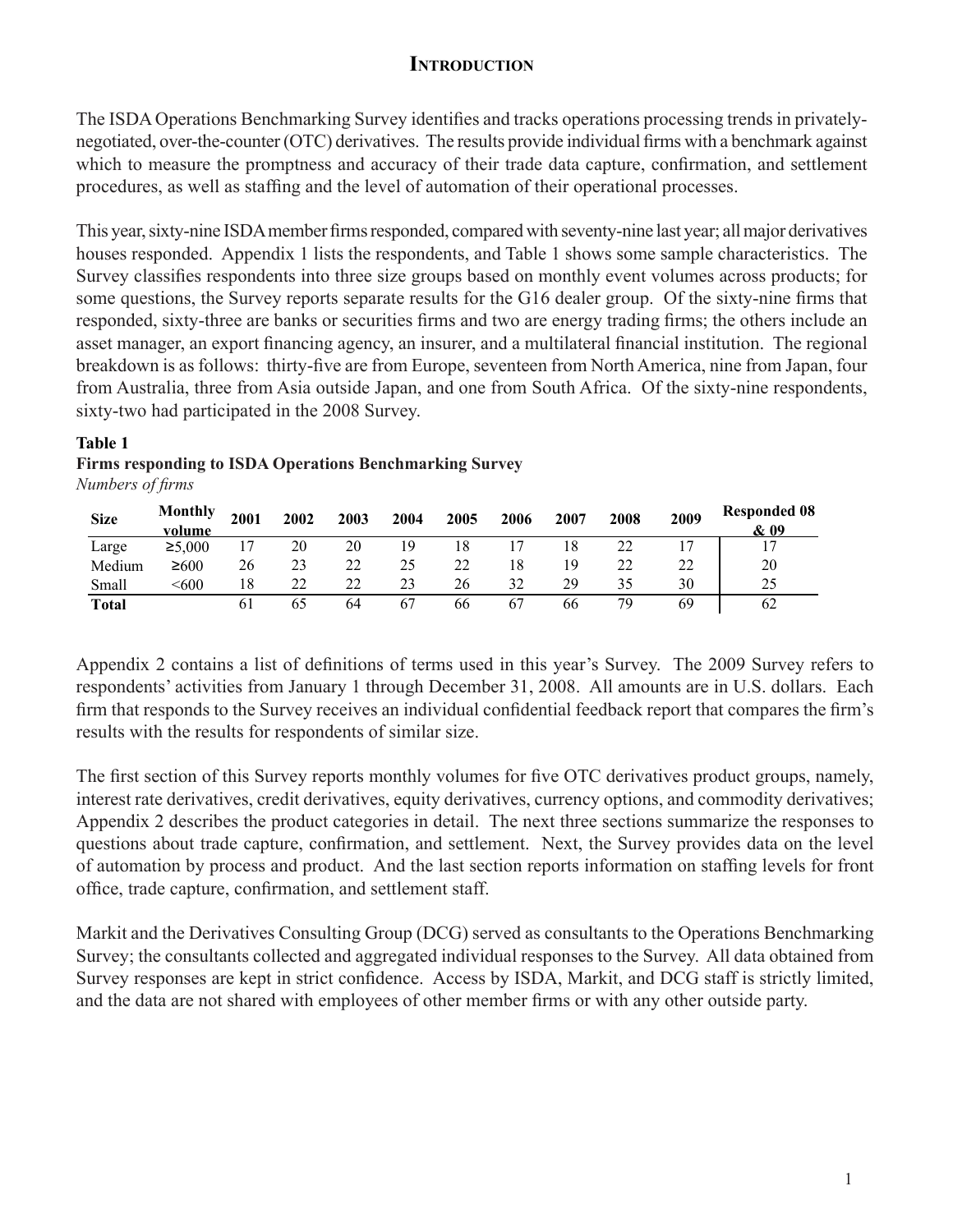# **2009 ISDA Operations Benchmarking Survey**

# **Summary**

- OTC derivative monthly event volumes grew by 2 percent during 2008, compared with 38 percent in last year's Survey. Interest rate, commodity, and credit derivative volumes increased, while equity derivatives and currency options decreased.
- Credit derivatives show a high degree of electronic processing of confirmations, with 97 percent eligible for electronic processing and 92 percent actually processed electronically. Equity derivatives show the lowest degree of eligibility at 40 percent, with 23 percent electronically confirmed. There are significant differences between dispatch times for electronic and non-electronic confirmations, although dispatch times for both types have improved over those reported last year.
- Outstanding confirmations, measured in days' worth of business, are lower than last year for all products except currency options. Outstanding credit, interest rate, and equity derivatives confirmations all fell significantly. Respondents also report low numbers of confirmations outstanding more than thirty and 180 days for credit and commodity derivatives, but report higher numbers for equity derivatives.
- Over 60 percent of respondents report that they routinely perform an affirmation of key trade details, compared with about 50 percent last year. Almost all large firms perform an affirmation process.
- Average monthly settlement volumes increased for interest rate and credit derivatives and for currency options, and decreased slightly for equity and commodity derivatives. Nostro breaks are less common for credit derivative and currency options than for other products and more common for equity derivatives. Times to nostro break resolution have improved over last year for all products, most notably in the reduction of breaks taking over four weeks to resolve.
- Credit derivatives show the highest degree of process automation and equity derivatives the lowest. The differences in automation levels are largely the result of the simple, standardized nature of most credit derivatives transactions on the one hand and the relatively complex, customized nature of equity derivatives transactions on the other. Despite the challenges, 90 percent of respondents plan to increase equity derivatives automation in the coming year. With regard to functions, data transfer is the most automated and settlement pre-matching the least automated.
- Confirmation and settlement processes are more likely to be outsourced or performed in a low cost location than are trade capture processes, and interest rate and credit derivaitves are more outsourced than other products. The degree of outsourcing of confirmation and settlement processes has risen compared with last year. Members of the G16 dealer group tend to rely more on outsourcing than do the full sample.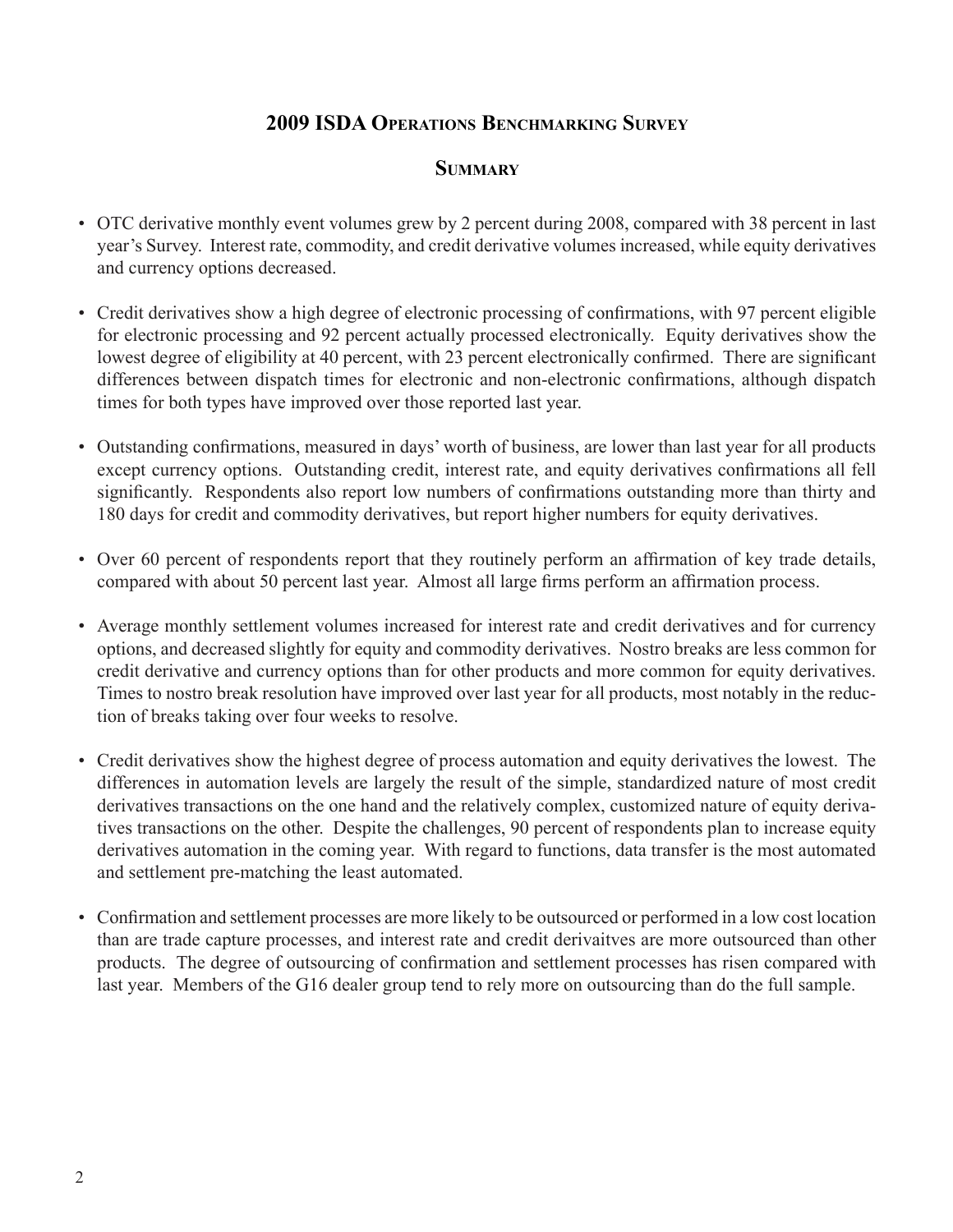# **Survey Results**

# **Section 1 – Volumes**

The 2009 ISDA Operations Benchmarking Survey asked respondents to report their monthly event volumes, where events include such actions as new trades, novations, and terminations but exclude intra-company trades and tear-ups; Appendix 2 provides a more detailed definition. Charts 1.1 and 1.2 show the results for all respondents. Chart 1.1 shows that overall OTC derivative volume continued to rise during 2008 but at a markedly lower rate (2 percent) than in the previous year (38 percent). Chart 1.2 shows the results by product. Over all respondents without regard to firm size, commodity derivatives grew the most (33 percent), followed by interest rate derivatives (28 percent) and credit derivatives (10 percent). In contrast, currency option event volume decreased by 30 percent and equity derivatives by 11 percent.

#### **Chart 1.1**





## **Chart 1.2 Average monthly event volume by product** *Number of events*



 $\rightarrow$  Interest rate  $\rightarrow$  Credit  $\rightarrow$  Equity  $\rightarrow$  Currency  $\rightarrow$  Commodity

Table 1.1 shows that, at large firms, commodity derivative volumes grew by 63 percent from the previous year, followed by interest rate derivatives at 57 percent and credit derivatives at 44 percent; the corresponding growth rates at G16 firms (Appendix 2) were less pronounced, at 32 percent, 49 percent, and 32 percent. Equity derivatives at large firms grew but at a lower rate, namely, 7 percent (2 percent for G16), while currency options decreased noticeably at 19 percent (26 percent at G16 firms). At medium firms (next page), there were divergences from trends in the overall sample, with significant increases in equity derivatives and currency options and slight decreases in credit and commodity derivatives. And at small firms, interest rate and commodity derivatives increased while equity and credit derivatives and currency options decreased.

## **Table 1.1 Average monthly event volume, by size group**

|                         |        | Large firms |        | G16    |        |        |        |
|-------------------------|--------|-------------|--------|--------|--------|--------|--------|
|                         | 2005   | 2006        | 2007   | 2008   | 2009   | 2008   | 2009   |
| Interest rate           | 5.890  | 7.631       | 9.903  | 12,677 | 19,881 | 12,328 | 18,369 |
| Credit                  | 2.790  | 6,281       | 9,359  | 17,547 | 25,313 | 17,982 | 23,648 |
| Equity                  | 2.328  | 4.522       | 5.237  | 6,595  | 7,025  | 6.520  | 6,666  |
| <b>Currency options</b> | 11.252 | 10.998      | 16,183 | 19,955 | 16,153 | 20,150 | 14,935 |
| Commodity               | 2.495  | 3.968       | 5.953  | 8.346  | 13,600 | 9,574  | 12.593 |
| <b>Total OTC</b>        | 25.739 | 32.256      | 47.345 | 65,121 | 81,972 | 66.554 | 76.210 |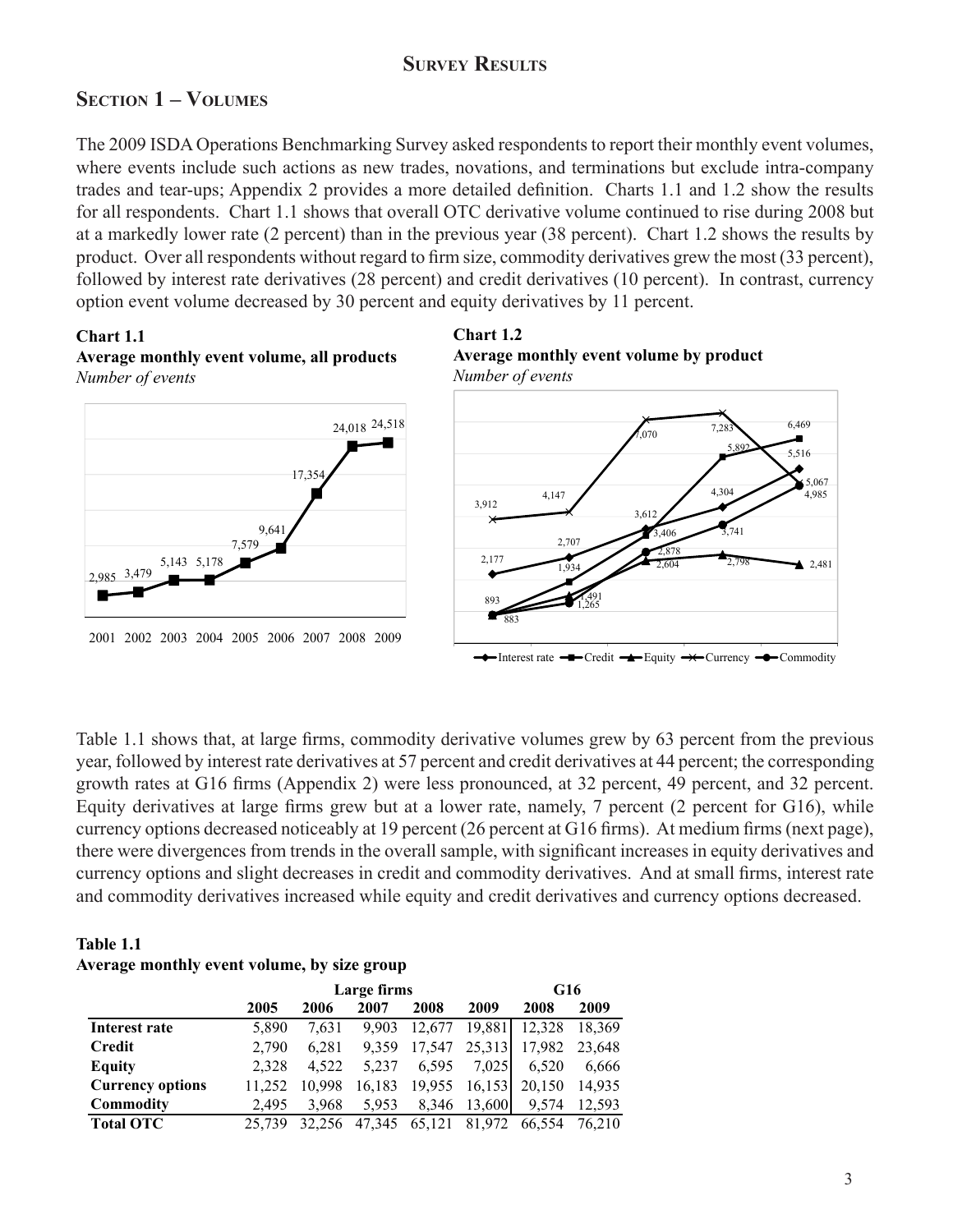**Table 1.1 (cont. )**

|                         |      |      | <b>Medium firms</b> |      |      | <b>Small firms</b> |      |      |      |       |  |
|-------------------------|------|------|---------------------|------|------|--------------------|------|------|------|-------|--|
|                         | 2005 | 2006 | 2007                | 2008 | 2009 | 2005               | 2006 | 2007 | 2008 | 2009  |  |
| Interest rate           | 928  | 643  | 1862                | 2060 | 2674 | 282                | 369  | 400  | 335  | 418   |  |
| Credit                  | 145  | 392  | 415                 | 680  | 663  | 13                 | 39   | 120  | 87   | 64    |  |
| <b>Equity</b>           | 328  | 769  | 1334                | 703  | 1366 | 52                 | 70   | 140  | 255  | 138   |  |
| <b>Currency options</b> | 700  |      | 1439                | 1392 | 2702 | 134                | 499  | 842  | 315  | 269   |  |
| <b>Commodity</b>        | 149  | 505  | 424                 | 1042 | 9691 | 82                 | 41   | 64   | 130  | 174   |  |
| <b>Total OTC</b>        | 2093 |      | 4179                | 5878 | 8374 | 433                | O.   | 1043 |      | 1063. |  |

Table 1.2 gives summary statistics for volumes by product and firm size. The summary statistics show the dispersion in volumes within size classes, and help explain some differences between the growth rates for size groups and those for the overall sample. In medium firms, for example, the mean (average) volume for currency options is significantly larger than the median and in fact larger than the third (75 percent) quartile, suggesting that high volumes at a few respondents dominate the average for that size group despite a decrease in volume for the full sample. As a general matter, variation within size groups, as reflected by the difference between median and mean, is more noticeable in the medium and small groups than in the large group.

#### **Table 1.2**

#### **Monthly event volume summary statistics, by size group**

| Large            | Average | Median | 25% Quartile | 75% Quartile | <b>Maximum</b> |
|------------------|---------|--------|--------------|--------------|----------------|
| Interest rate    | 19,881  | 18,242 | 13,831       | 26,447       | 40,078         |
| Credit           | 25,313  | 18,308 | 11,319       | 35,966       | 60,557         |
| Equity           | 7,025   | 7,443  | 3,018        | 8,575        | 23,705         |
| Currency options | 16,153  | 9,819  | 6,652        | 26,790       | 45,000         |
| Commodity        | 13,600  | 14,299 | 1,816        | 23,426       | 31,984         |
|                  |         |        |              |              |                |
| Medium           | Average | Median | 25% Quartile | 75% Quartile | <b>Maximum</b> |
| Interest rate    | 2,674   | 1,918  | 1,200        | 3,318        | 9,367          |
| Credit           | 663     | 264    | 46           | 850          | 3,160          |
| Equity           | 1,366   | 441    | 137          | 600          | 13,924         |
| Currency options | 2,702   | 939    | 310          | 2,091        | 25,474         |
| Commodity        | 969     | 170    | 67           | 730          | 10,200         |
|                  |         |        |              |              |                |
| <b>Small</b>     | Average | Median | 25% Quartile | 75% Quartile | <b>Maximum</b> |
| Interest rate    | 418     | 264    | 64           | 791          | 1,428          |
| Credit           | 64      | 23     | 3            | 77           | 400            |
| Equity           | 138     | 89     | 14           | 210          | 526            |
| Currency options | 269     | 145    | 33           | 406          | 951            |
| Commodity        | 174     | 36     | 15           | 141          | 1,262          |

Table 1.3 shows the percent of volume transacted with members of the G16 dealer group. The results are not appreciably different from those of the previous year. G16 percent is high for credit and interest rate derivatives, reflecting the importance of inter-dealer hedging. The percent is generally lower for equity and commodity derivatives and currency options, in contrast, reflecting the relative importance of client business and hedging in underlying cash, physical, and futures markets.

#### **Table 1.3 Percent of volume transacted by respondents with G16 firms**

|               | All | <b>G16</b> | Large | Medium | Small |
|---------------|-----|------------|-------|--------|-------|
| Interest rate | 59  | 49         | 52    |        |       |
| Credit        | 76  | 73         | 73    | 79     | 75    |
| Equity        | 45  | 36         | 37    | 46     | 50    |
| Currency      | 36  | 31         | 31    | 30     | 45    |
| Commodity     | 34  | 25         | 24    | 29     | 60    |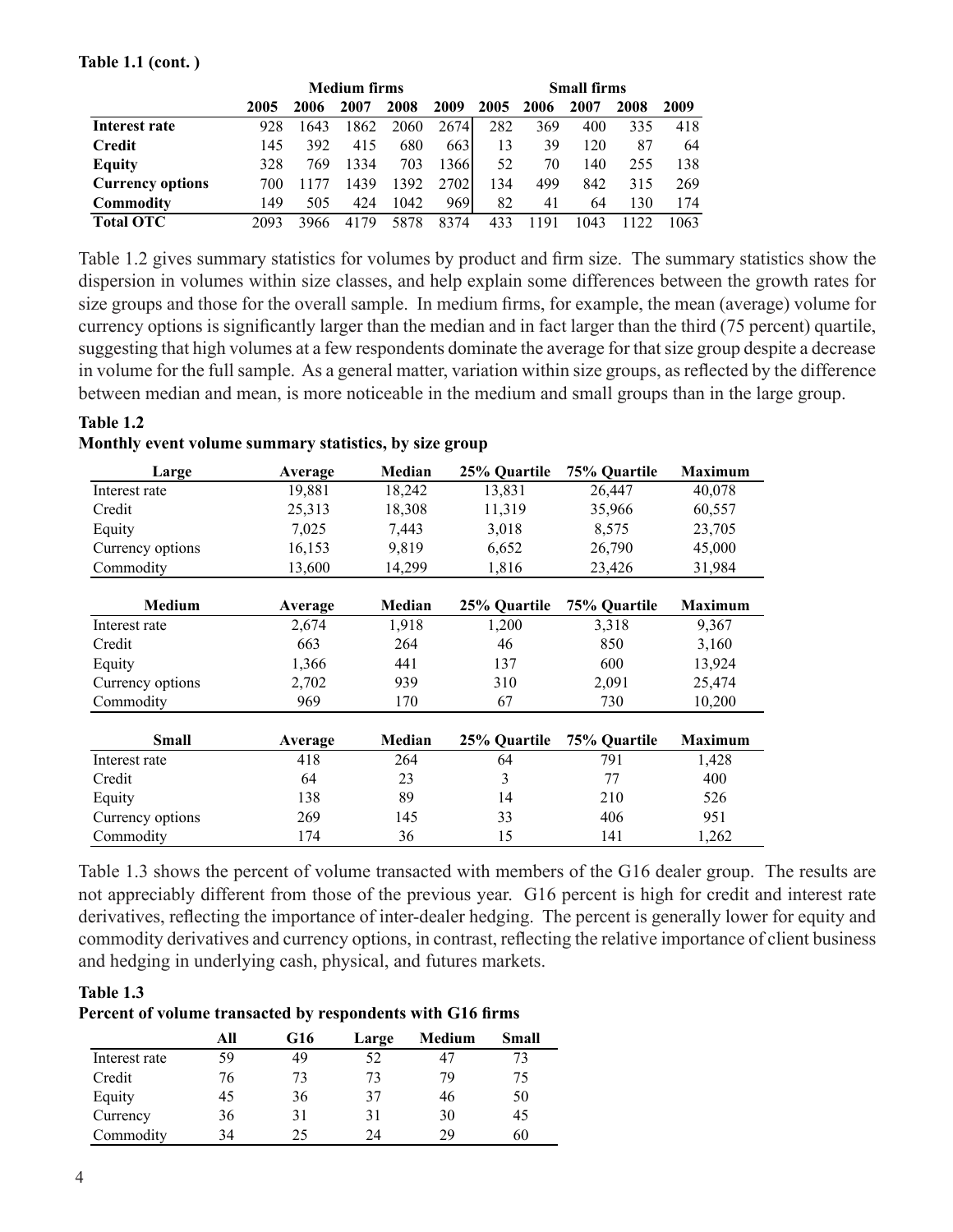# **Section 2 - Trade capture**

The Survey asked respondents to report the percent of trade records that have to be amended in front or back office systems because of errors. Table 2.1 shows the results for the past two years. Error rates fell slightly for credit derivatives and held steady for interest rate derivatives but rose for the other products. The percent of errors attributable to front office staff rose for all products, and is now over half for most products. This increase might reflect increasing automation of trade capture functions, so that an increasing proportion of errors occur at the point of input, that is, front office.

#### **Table 2.1 Amendment rates**

#### *By product*

| 7 L                               |      | Interest rate |      | Credit          |      | Equity |      | Currency |      | Commodity |
|-----------------------------------|------|---------------|------|-----------------|------|--------|------|----------|------|-----------|
|                                   | 2008 | 2009          | 2008 | 2009            | 2008 | 2009   | 2008 | 2009     | 2008 | 2009      |
| Percent of trade records          |      |               |      |                 |      |        |      |          |      |           |
| containing errors                 | 18   | 18            | 13   | 12 <sup>1</sup> | 12   | 16     |      | 10       |      | 10        |
| Percent of errors attributable to |      |               |      |                 |      |        |      |          |      |           |
| front office                      |      | 54            | 34   | 49              | 29   | 53     | 35   |          |      | 54        |

The Survey also asked participants to rank error types from most common to least common; Table 2.2 shows the rankings for the five product categories. This year's results are virtually identical to those reported last year. For most products, the most common errors are associated with payment or termination dates and with counterparty names, although for credit derivatives the most common errors are associated with specifying the reference entity or obligation. Errors regarding business day conventions are significant for interest rate derivatives, as are those involving notional amounts for currency options and commodity derivatives.

# **Table 2.2 Rankings of common sources of errors**

*By product*

| Cause                             | <b>Interest</b><br>rate | Credit | Equity | <b>Currency Commodity</b> |
|-----------------------------------|-------------------------|--------|--------|---------------------------|
| Payment dates / Termination date  |                         |        |        |                           |
| Counterparty name                 |                         |        |        |                           |
| Business day convention           |                         |        |        |                           |
| Trade date / Effective date       |                         |        |        |                           |
| Notional amount                   |                         |        |        |                           |
| Miscellaneous fees <sup>1</sup>   |                         |        |        |                           |
| Underlying <sup>2</sup>           |                         |        |        |                           |
| Language / elections              |                         | 10     |        |                           |
| Buy / sell                        |                         |        |        | 8                         |
| Legal agreement date <sup>3</sup> |                         |        |        |                           |

<sup>1</sup>Initial margins, assignment fees, upfront fees, etc.

<sup>2</sup>Reference obligation, reference entity, rate option, index or share, etc.

<sup>3</sup>Master agreement, master confirmation agreement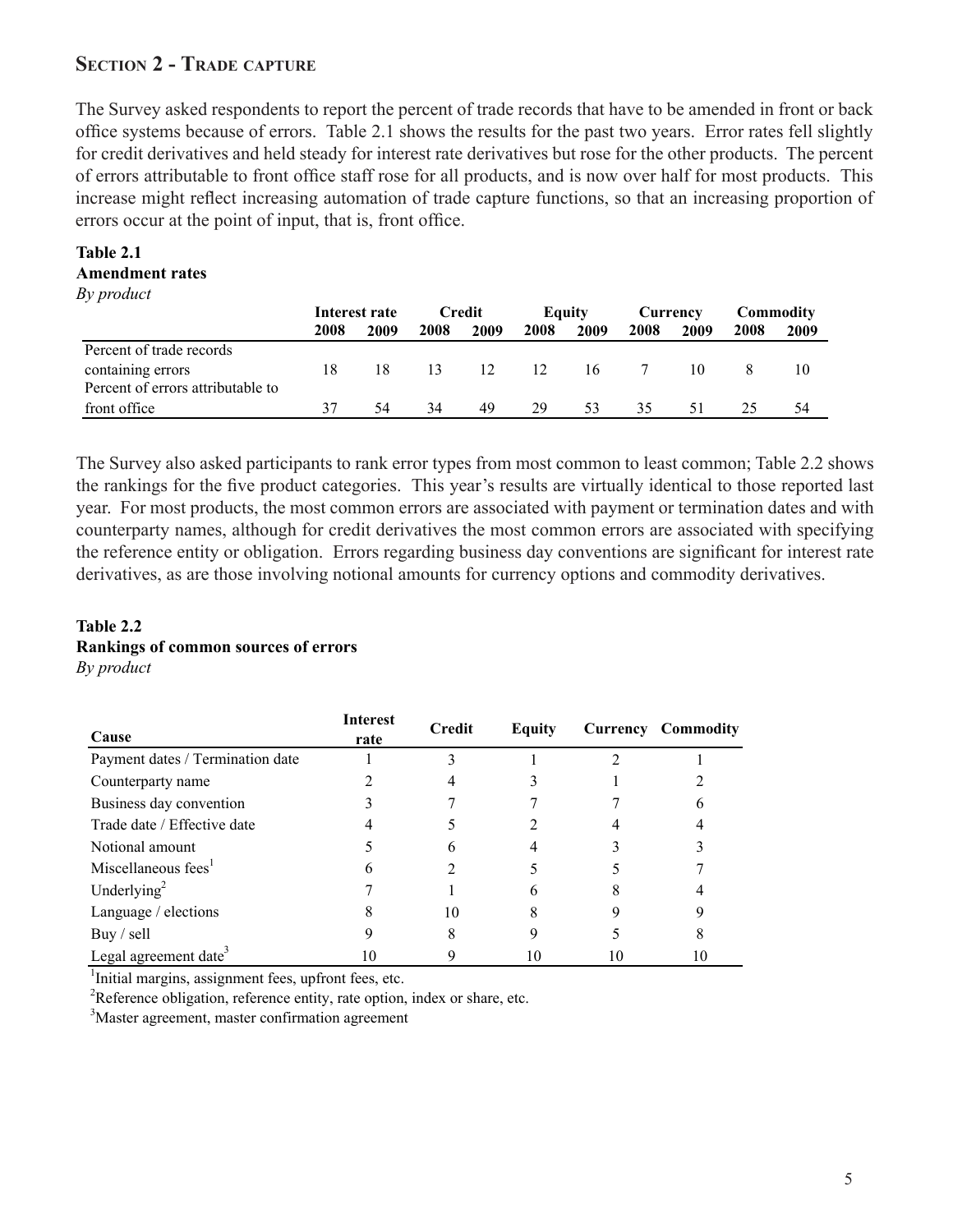# **Section 3 - Confirmations**

The Survey asked respondents to report the share of event volume that is eligible for electronic confirmation as well as the share actually confirmed electronically. Chart 3.1 show the results for the full sample, arranged by degree of electronic confirmation. Credit derivatives are well ahead of other products, with 97 percent eligible for electronic confirmation and 92 percent actually confirmed electronically. Equity derivatives are at the other end of the spectrum, with only 40 percent eligible and 23 percent confirmed electronically. The industry drive to standardize templates and facilitate Master Confirmation Agreement formulation should increase the proportion of equity derivatives trades that are eligible for electronic confirmation over the coming year.





Credit Currency Interest Commodities Equity

Table 3.1 shows the results by size group. As one might expect because of G16 electronic processing targets, large firms process a greater percent of their trades electronically than do small and medium sized firms. It is likely that, over the next twelve months, small and medium firms will begin to close the gap with large firms as the major dealers encourage their counterparties to embrace electronic processing.

#### **Table 3.1**

**Chart 3.1**

#### **Electronic confirmation of event volume, by size group**

| Percents |             |                             | Electronically eligible                   |                                |  |  |
|----------|-------------|-----------------------------|-------------------------------------------|--------------------------------|--|--|
|          |             | Electronically<br>confirmed | <b>Not</b><br>electronically<br>confirmed | Not electronically<br>eligible |  |  |
| Large    | Interest    | 52                          | 30                                        | 18                             |  |  |
|          | Credit      | 92                          | 5                                         | 3                              |  |  |
|          | Equity      | 24                          | 16                                        | 60                             |  |  |
|          | Currency    | 55                          | 19                                        | 27                             |  |  |
|          | Commodities | 51                          | 34                                        | 15                             |  |  |
| Medium   | Interest    | 24                          | 26                                        | 50                             |  |  |
|          | Credit      | 87                          | 2                                         | 10                             |  |  |
|          | Equity      | 16                          | 14                                        | 70                             |  |  |
|          | Currency    | 26                          | 25                                        | 49                             |  |  |
|          | Commodities | 2                           | 50                                        | 49                             |  |  |
| Small    | Interest    | 18                          | 46                                        | 37                             |  |  |
|          | Credit      | 80                          | 6                                         | 15                             |  |  |
|          | Equity      | 6                           | 41                                        | 52                             |  |  |
|          | Currency    | 20                          | 16                                        | 64                             |  |  |
|          | Commodities | 36                          | 31                                        | 34                             |  |  |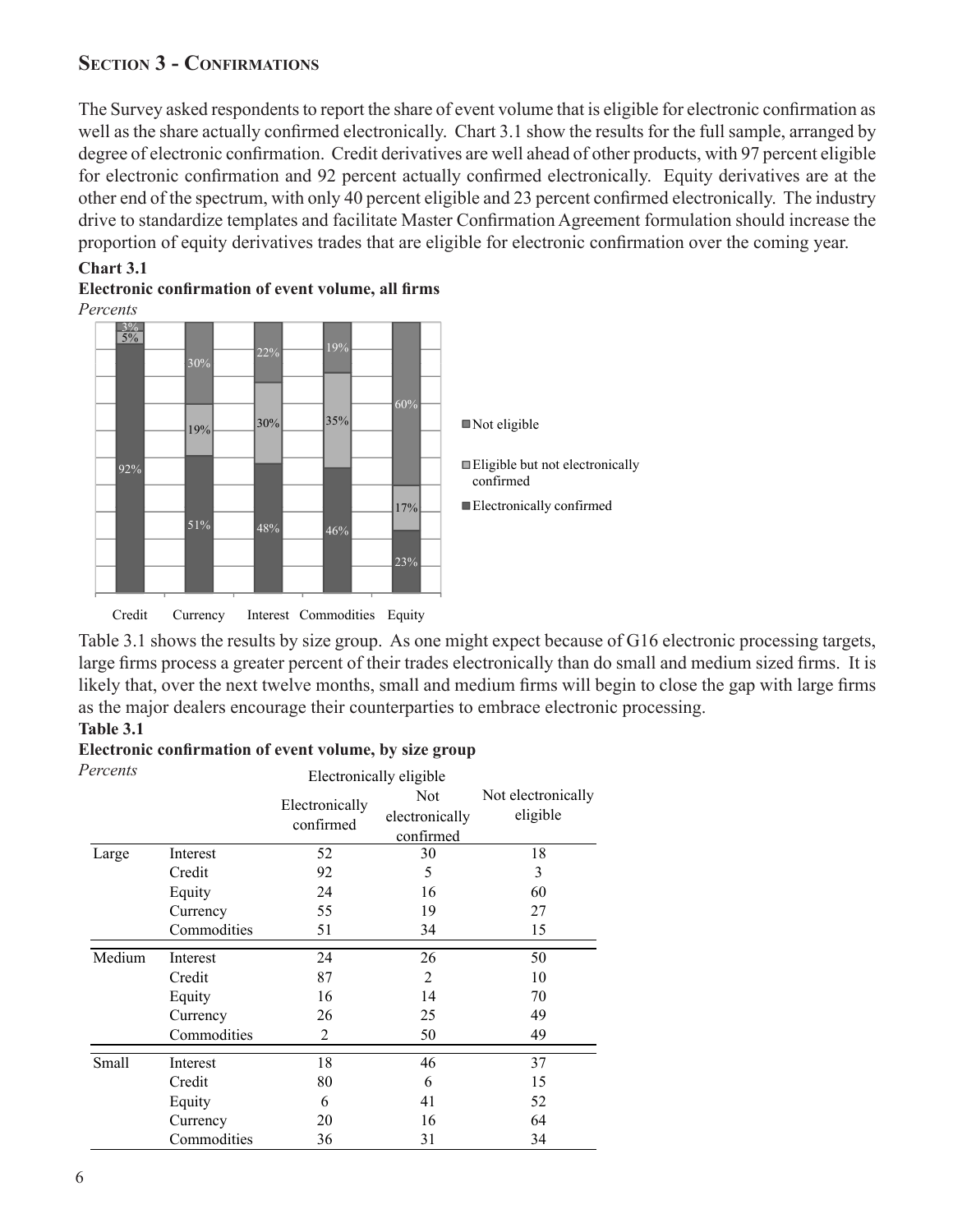*Production of confirmations.* The four parts of Chart 3.2 distinguish between electronic and non-electronic confirmations, where electronic confirmations are those submitted to an electronic platform for matching (Appendix 2). Among electronic confirmations, 68 percent of interest rate derivative confirmations are dispatched on the Trade Date and all by the day after  $(T+1)$ ; for credit derivatives, 63 percent are dispatched on Trade Date and over 90 percent by T+1. Both products show improved performance compared with last year. Among non-electronic confirmations, only about 9 percent of interest rate and 16 percent of credit derivatives are normally dispatched on Trade Date and about half by T+1, although again these numbers are an improvement on last year. The charts also show that equity derivatives lag behind other products, although those equity derivatives that are confirmed electronically have shown marked improvement from last year while non-electronic equity derivative confirmations show only slight improvement.

#### **Charts 3.2**

**Confirmations normally sent by given time, all firms** *Cumulative percentages*











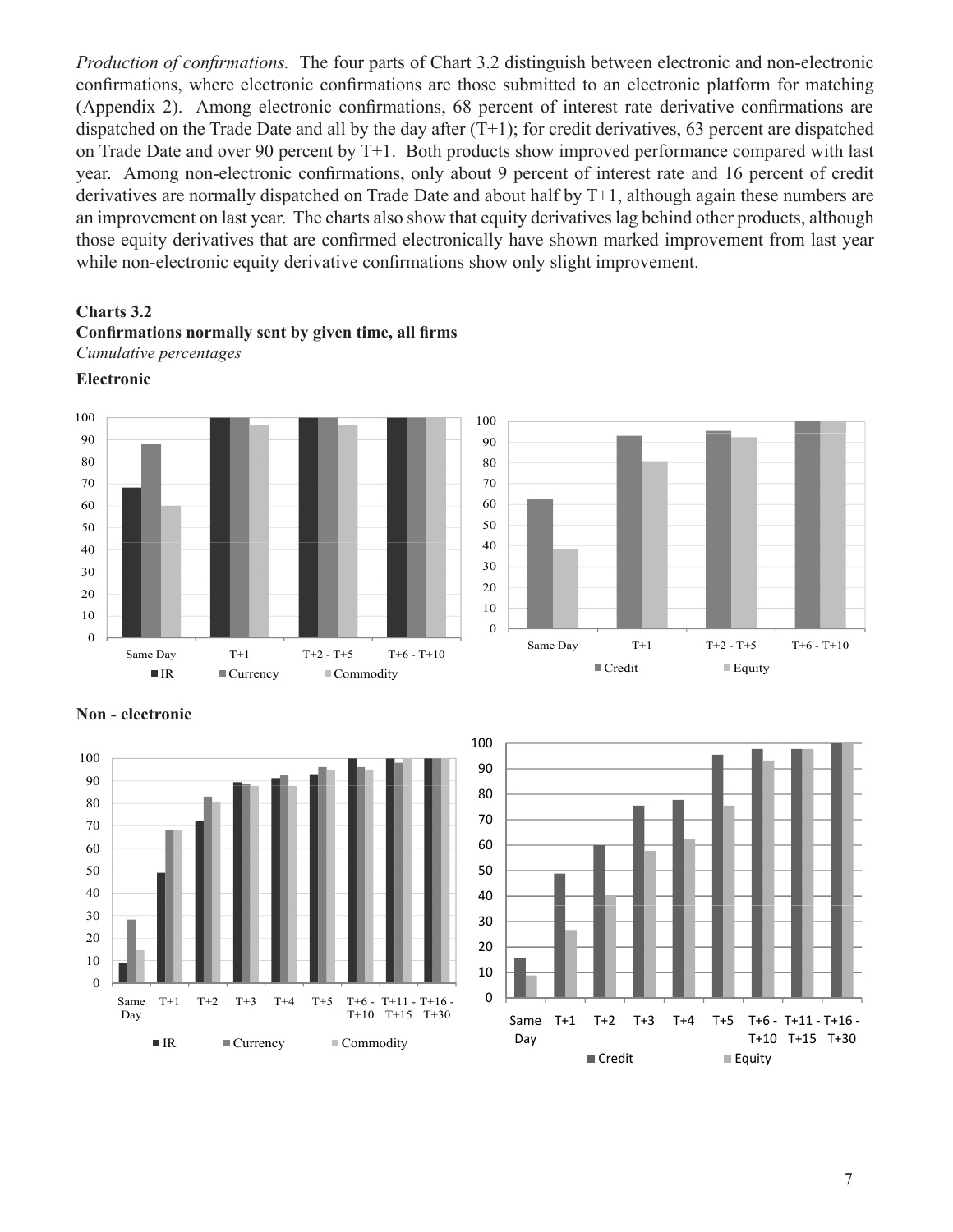The Survey asks respondents to rank by importance the factors that affect normal dispatch times. The results (Table 3.2) are virtually identical to those from last year and fairly uniform across products: New or nonstandard products, high volumes, and awaiting data or approval from front office are the most significant factors affecting normal dispatch times.

#### **Table 3.2**

#### **Factors affecting confirmation dispatch times**

*Ranked by importance*

|                                                              | Interest rate | <b>Credit</b> | Equity | Currency | Commodity |
|--------------------------------------------------------------|---------------|---------------|--------|----------|-----------|
| New or non-standard product                                  |               |               |        |          |           |
| High volumes                                                 |               |               |        |          |           |
| Awaiting data or approval from front office                  |               |               |        |          |           |
| Non-standard language                                        |               |               |        |          |           |
| Systems/Technology issues                                    |               |               |        |          |           |
| Awaiting data or approval from legal/compliance              |               |               |        |          |           |
| Awaiting data/details from external source                   |               |               |        |          |           |
| Awaiting data or approval from credit or collateral function |               |               |        |          |           |

<sup>1</sup>KYC documentation, static data, etc.

*Outstanding confirmations.* Survey respondents report the average monthly level of outstanding confirmations (Appendix 2) over 2008. And beginning this year, respondents also report outstanding confirmations aged over thirty days and over 180 days. In keeping with past practice and with regulatory reporting requirements, these reported amounts are converted to days' worth of business outstanding.<sup>1</sup> Table 3.3 presents the results, and shows that outstanding confirmations have been reduced in all products except currency options. Credit, interest rate, and equity derivative outstanding confirmations fell significantly at large firms, due largely to the G16 targets. Chart 3.3 (next page) shows the results for confirmations outstanding longer than thirty days and longer than 180 days compared with total outstanding confirmations. Equity derivatives still have more outstanding confirmations aged over thirty days and 180 days than other asset classes. The most plausible explanation is that, because equity derivative transactions tend to be complex and bespoke compared with other asset classes, the equity derivative confirmation process is taking longer to streamline.

<sup>1</sup> The conversion formula is the following:<br>Days worth of business  $=$   $\frac{(\text{Average number of outstanding configurations}) \times 22}{(\text{Average number of outstanding conditions})^2}$ 

Monthly event volume where 22 is a standard number of business days per month.

#### **Table 3.3**

#### **Average monthly levels of confirmations outstanding**

*Business days*

|                  |      |      | All  |      |      |      |      | G16  |      |
|------------------|------|------|------|------|------|------|------|------|------|
|                  | 2003 | 2004 | 2005 | 2006 | 2007 | 2008 | 2009 | 2008 | 2009 |
| Interest rates   | 9.2  | 8.9  | 9.5  | 9.3  | 0.7  | 99   | 6.8  | 11.2 | 6.9  |
| Credit           | 21.1 | 17.8 | 13.3 | 12.9 | 4.9  | 6.6  | 3.8  |      | 3.5  |
| Equity derivs    | 10.8 | 9.4  | 9.9  | 15.1 | 137  | 13.3 | 9.2  | 15.5 | 9.7  |
| Currency options | 8.2  | 7.6  | 6.2  | 5.1  | 4.8  | 2.3  | 2.7  | 1.6  | 2.6  |
| Commodity        | 9.5  | 12.1 | 10.0 | 12.5 | 6.2  | 3.0  | 2.5  | 3.1  | 2.6  |

|               |      |      | Large firms |      |      | <b>Medium firms</b> |      |      |      | <b>Small firms</b> |      |      |      |      |      |
|---------------|------|------|-------------|------|------|---------------------|------|------|------|--------------------|------|------|------|------|------|
|               | 2005 | 2006 |             | 2008 | 2009 | 2005                | 2006 | 2007 | 2008 | 2009               | 2005 | 2006 | 2007 | 2008 | 2009 |
| Interest rate | 114  | 14.1 | 139         | 10.3 | 6.8  | 6.9                 | 7.2  | 9.4  | 7.5  | 4.7                | 10.4 | 6.6  | 8.0  | 4.8  | 5.4  |
| Credit        | 23.5 | 16.2 | 5.6         | 6.4  | 3.5  | 7.8                 | 12.7 | 6.6  | 4.7  | 2.4                | 5.3  | 8.2  | 3.6  | 5.6  | 3.6  |
| Equity        | 16.7 | 24.6 | 22.6        | 139  | 9.7  | 9.7                 | 10.3 | 10.8 | 11.2 | 3.0 <sub>l</sub>   | 1.6  | 6.4  | 7.0  | 3.5  | 9.8  |
| Currency      | 5.3  | 79   | 6.1         |      | 2.6  | 12.1                | 2.3  | 7.1  | 4.4  | 1.8                | 4.2  | 4.4  | 2.3  | 6.2  | 6.4  |
| Commodity     | 20.2 | 23.3 |             | 39   | 2.4  | 4.3                 | 7.0  | 4.5  | 14   |                    | 4.1  | 6.5  | 4.1  | 41   | 29   |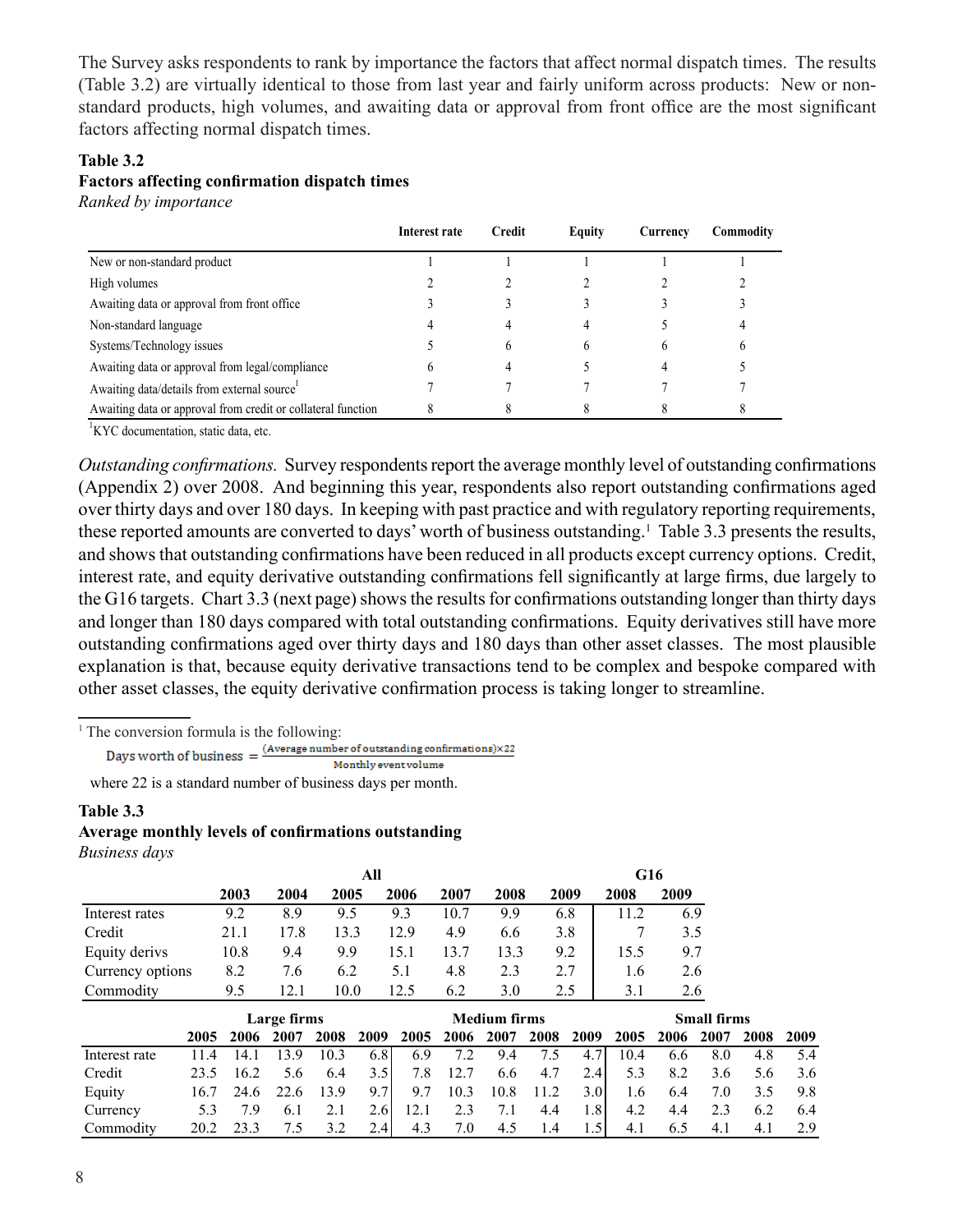#### **Chart 3.3 Confirmations outstanding, by age** *Business days*



The Survey also asked respondents to rank by importance a set of risk mitigation criteria used to prioritize the chasing of outstanding confirmations. Table 3.4 shows the results. The rankings are similar across products, with either business days outstanding or unrecognized trade occupying first place. One change from last year is that net present value has risen in the prioritization table in every asset class: it is now ranked third for interest rate, credit, and commodity derivatives. Last year, in contrast, net present value was ranked seventh, sixth, and fifth for those same products.

#### **Table 3.4**

#### **Criteria used to prioritize outstanding confirmations**

*Rankings*

|                                               | Interest rate | <b>Credit</b> | Equity | Currency | Commodity |
|-----------------------------------------------|---------------|---------------|--------|----------|-----------|
| Unrecognized trade                            |               |               |        |          |           |
| Business days outstanding                     |               |               |        |          |           |
| Net present value                             |               |               | n      |          |           |
| Type of counterparty                          |               |               |        |          |           |
| Master Agreement signed                       |               |               |        |          |           |
| Type of transaction                           |               | n             |        |          |           |
| Credit rating of counterparty                 |               |               |        |          |           |
| Broker confirmation checked                   |               |               | 8      |          | χ,        |
| Positive feedback from settlement function    |               | 8             | 10     |          | 10        |
| Collateral held / Collateral agreement signed | 10            | 10            |        | 10       | 9         |
| Other                                         | 11            | 11            | 11     | 10       | 12        |
| Positive feedback from collateral function    |               | 12            | 12     | 12       | 11        |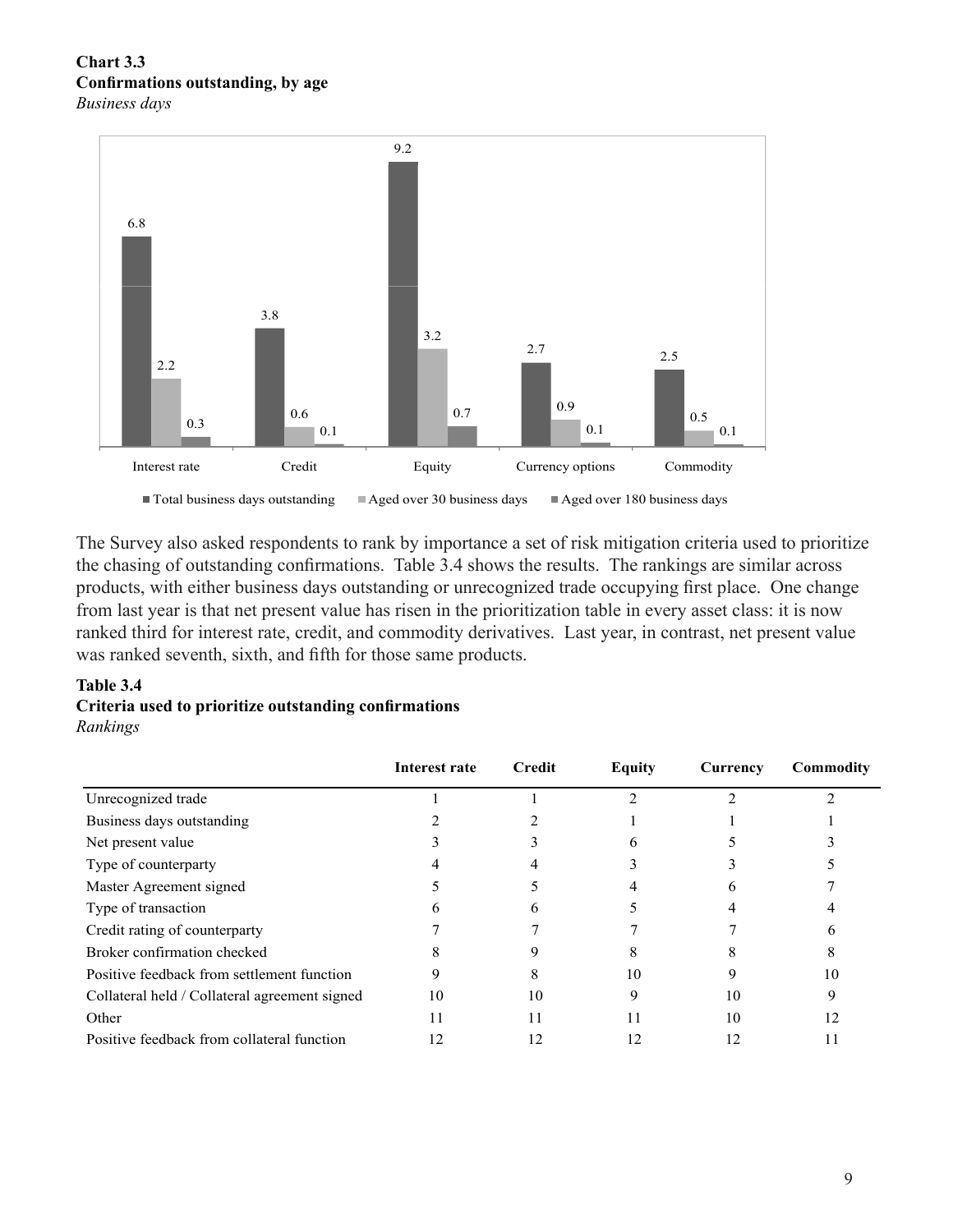*Affirmation.* Finally, an increasing percentage of respondents report that they have an affirmation process in place by which they agree on the key economic details of a trade. Table 3.5 shows the extent to which respondents affirm trades and the methods used. Among large firms, almost all now affirm in some way. For the full sample, there is an increase in the proportion of firms that routinely affirm trades; the only exception is equity derivatives. And even for equity derivatives there is an increase in the percent reporting that they affirm when contacted by the counterparty. Table 3.6 shows the times by which respondents aim to complete the affirmation process, with separate results for affirmation of electronic and of non-electronic confirmations. A notable change from last year is the virtual elimination of expected affirmation times beyond T+10.

## **Table 3.5 Trade affirmation**

*Percents*

| All                                                                         | Interest rate |                  | <b>Credit</b>    |                  | <b>Equity</b> |                  | Currency |                  | <b>Commodity</b> |           |
|-----------------------------------------------------------------------------|---------------|------------------|------------------|------------------|---------------|------------------|----------|------------------|------------------|-----------|
|                                                                             |               | 2009             | 2008             | 2009             | 2008          | 2009             | 2008     | 2009             | 2008             | 2009      |
| Respondent performs separate affirmation of key economic details of a trade |               |                  |                  |                  |               |                  |          |                  |                  |           |
| Yes                                                                         | 54            | 64               | 51               | 64               | 55            | 55               | 58       | 69               | 48               | 52        |
| No                                                                          | 18            | 13               | 30               | 18               | 26            | 18               | 19       | 10               | 27               | 16        |
| Only when contacted by counterparty                                         | 28            | 23               | 20               | 18               | 19            | 27               | 23       | 22               | 25               | 32        |
| Method of affirmation                                                       |               |                  |                  |                  |               |                  |          |                  |                  |           |
| Phone                                                                       | 40            | 38               | 37               | 35               | 32            | 21               | 46       | 51               | 54               | 45        |
| Electronic message                                                          | 60            | 62               | 63               | 65               | 68            | 79               | 54       | 49               | 46               | 55        |
|                                                                             | Interest rate |                  |                  |                  |               |                  |          |                  |                  |           |
|                                                                             |               |                  | <b>Credit</b>    |                  | <b>Equity</b> |                  | Currency |                  |                  | Commodity |
| Large                                                                       | 2008          | 2009             | 2008             | 2009             | 2008          | 2009             | 2008     | 2009             | 2008             | 2009      |
| Respondent performs separate affirmation of key economic details of a trade |               |                  |                  |                  |               |                  |          |                  |                  |           |
| Yes                                                                         | 82            | 93               | 79               | 93               | 84            | 93               | 78       | 100              | 82               | 75        |
| No                                                                          | 12            | 7                | 21               | 7                | 11            | 7                | 17       | $\mathbf{0}$     | 12               | 6         |
| Only when contacted by counterparty                                         | 6             | $\boldsymbol{0}$ | $\boldsymbol{0}$ | $\boldsymbol{0}$ | 5             | $\boldsymbol{0}$ | 6        | $\boldsymbol{0}$ | 6                | 19        |
| Method of affirmation                                                       |               |                  |                  |                  |               |                  |          |                  |                  |           |
| Phone                                                                       | 28            | 21               | 28               | 20               | 25            | 16               | 57       | 59               | 57               | 50        |

#### **Table 3.6**

#### **Expected affirmation times, all respondents**

*Percents*

|                       | <b>Interest</b> | <b>Credit</b> | <b>Equity</b>    |    | <b>Currency Commodity</b> |  |
|-----------------------|-----------------|---------------|------------------|----|---------------------------|--|
| Electronic            | rate            |               |                  |    |                           |  |
| $T+0$                 | 33              | 28            | 8                | 40 | 14                        |  |
| $T+1$                 | 37              | 28            | 50               | 32 | 57                        |  |
| $T+2 - T+5$           | 26              | 45            | 38               | 20 | 21                        |  |
| $T+6 - T+10$          | $\overline{4}$  | $\theta$      | 4                | 8  | 7                         |  |
| $> T+10$              | $\theta$        | $\theta$      | $\boldsymbol{0}$ | 0  | 0                         |  |
| <b>Non-Electronic</b> |                 |               |                  |    |                           |  |
| $T+0$                 | 7               | 11            | $\theta$         | 17 | $\Omega$                  |  |
| $T+1$                 | 21              | 18            | 20               | 37 | 43                        |  |
| $T+2 - T+5$           | 65              | 66            | 77               | 40 | 39                        |  |
| $T+6 - T+10$          | 7               | 5             | 3                | 6  | 14                        |  |
| $> T+10$              | 0               | 0             | 0                | 0  | 4                         |  |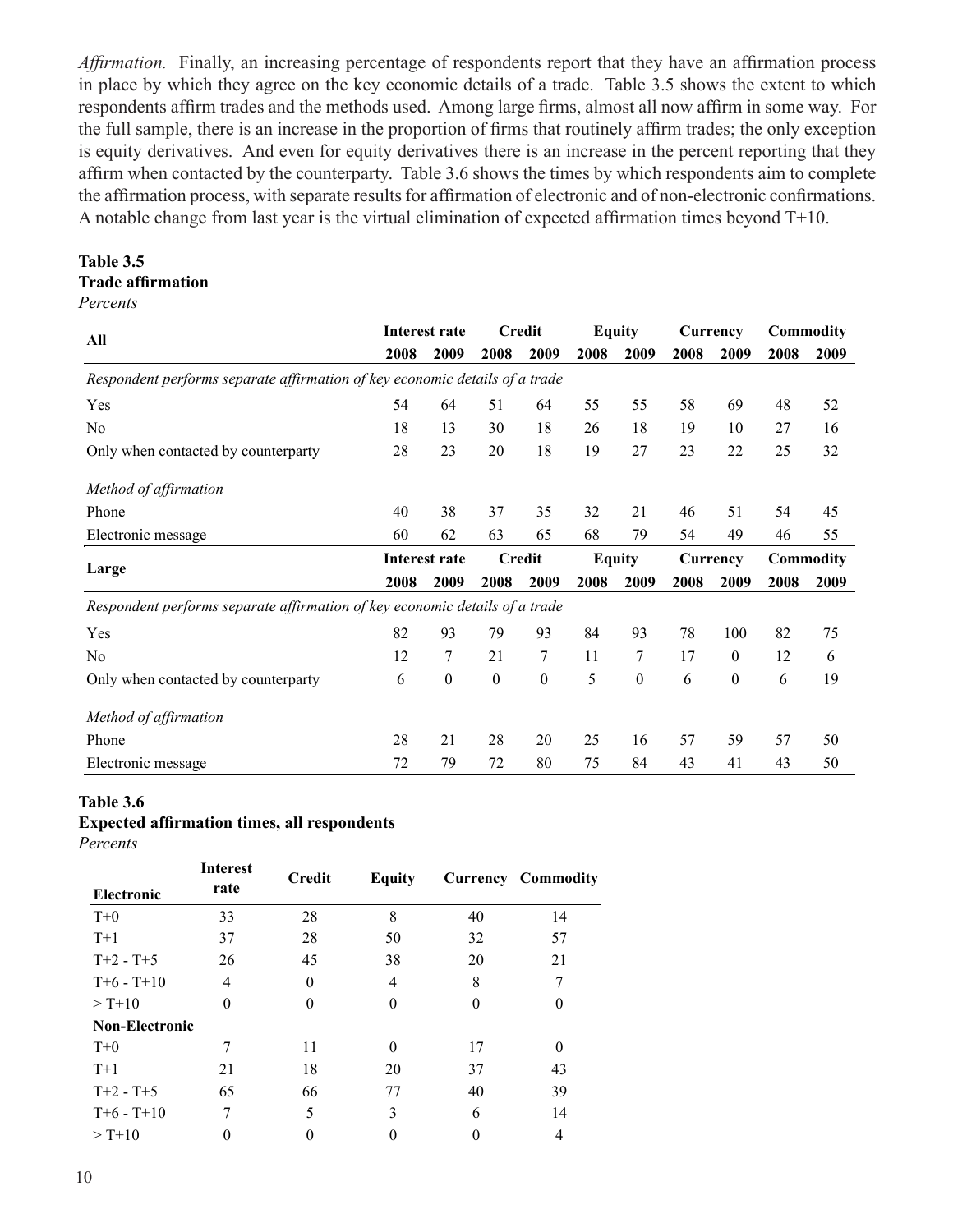## **Section 4 - Settlements**

Average monthly settlement volumes increased for interest rate and credit derivatives and for currency options, and decreased slightly for equity and commodity derivatives (Table 4.1). The increase in settlements for interest rate and credit derivatives is likely related to the increase in volumes for the two products.

Table 4.1 also shows the percent of settlement volume that involves nostro breaks, that is, mismatches of expected and actual cash flows between paying and receiving institutions. Equity derivatives show the highest percent of nostro breaks, followed by commodity derivatives. Chart 4.1 shows nostro breaks by product along with breaks aged more than thirty calendar days and more than 180 days. Although interest rate and credit derivatives show high numbers of nostro breaks, the numbers should be considered in the context of high volumes; the relatively low nostro break rates in Table 4.1 reflect this context. Equity derivatives, in contrast, have lower volumes than other products but show a high number of nostro breaks, both total and aged.

#### **Table 4.1 Monthly settlements and nostro breaks, all respondents** *By product*

|               | 2005   | 2006   | 2007   | 2008   | 2009   | <b>Nostro</b><br><b>breaks</b><br>$\frac{6}{6}$ |
|---------------|--------|--------|--------|--------|--------|-------------------------------------------------|
| Interest rate | 12,826 | 12,183 | 15,341 | 25,017 | 29,389 | 9                                               |
| Credit        | 4,960  | 9,641  | 18,450 | 37,669 | 44,327 | 6                                               |
| Equity        | 1,139  | 2,797  | 3,421  | 6,771  | 6,648  | 15                                              |
| Currency      | 3,983  | 3,643  | 7,752  | 3,246  | 4,226  | 6                                               |
| Commodity     | 641    | 1.920  | 3,623  | 5,182  | 5,039  | 11                                              |

# **Chart 4.1 Monthly average and aged nostro breaks, all respondents**



Total montly average nostro breaks  $\blacksquare$  Aged greater than 30 calendar days

Aged greater than 180 calendar days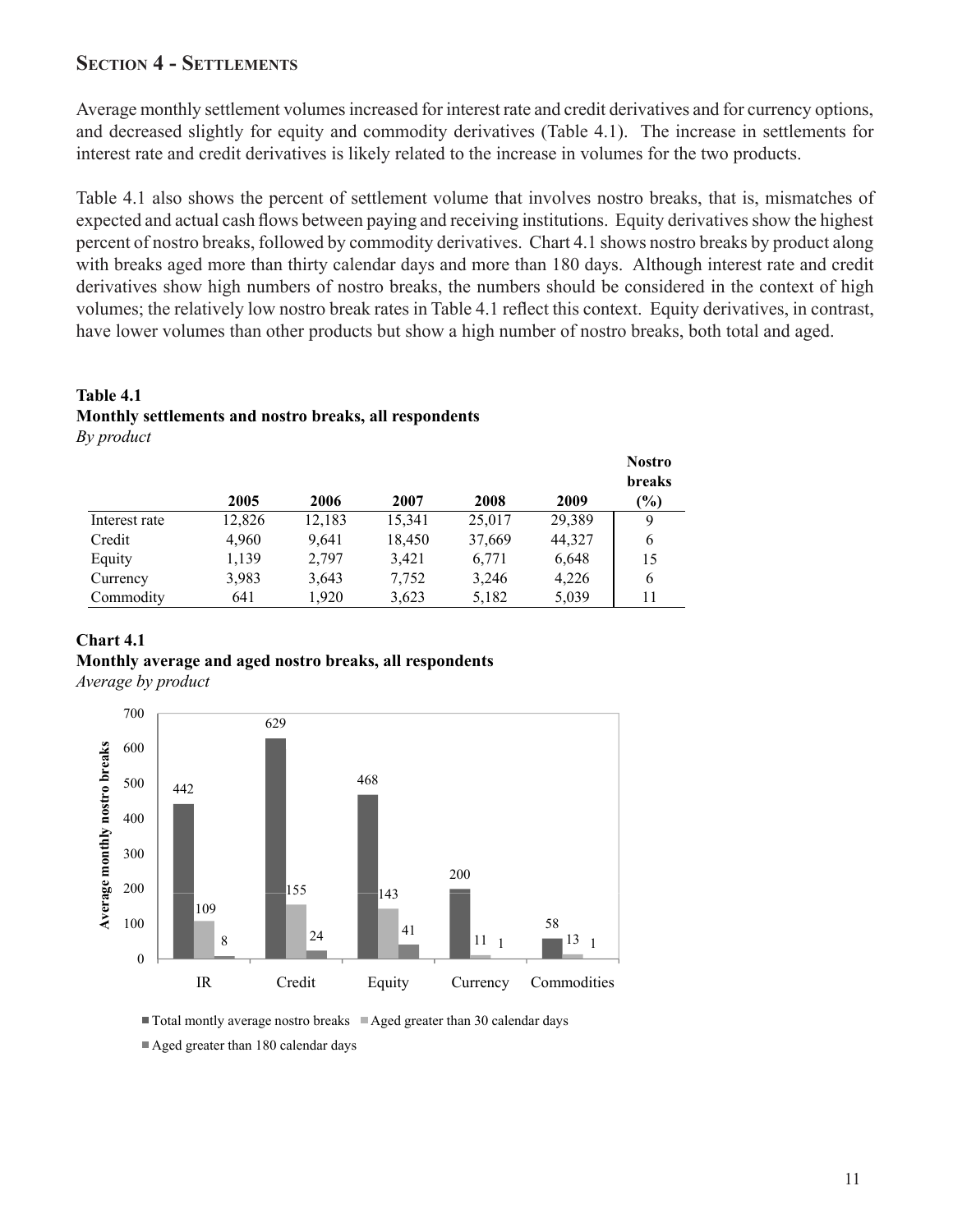Finally, the Survey asked respondents for their normal time frames for resolution of nostro breaks. Respondents were given choices ranging from one day to more than four weeks from the original settlement date. Chart 4.2 shows average results by product for all respondents. Commodity derivatives and currency options tend to be resolved the fastest, although all products follow roughly similar patterns. A major change from last year's results is the abrupt drop for all products in nostro breaks taking more than four weeks to resolve. Long resolution times were significant for all products last year, but this year are low for all products and zero for credit, equity, and commodity derivatives.

#### **Chart 4.2**



*Percent resolved within specified time*

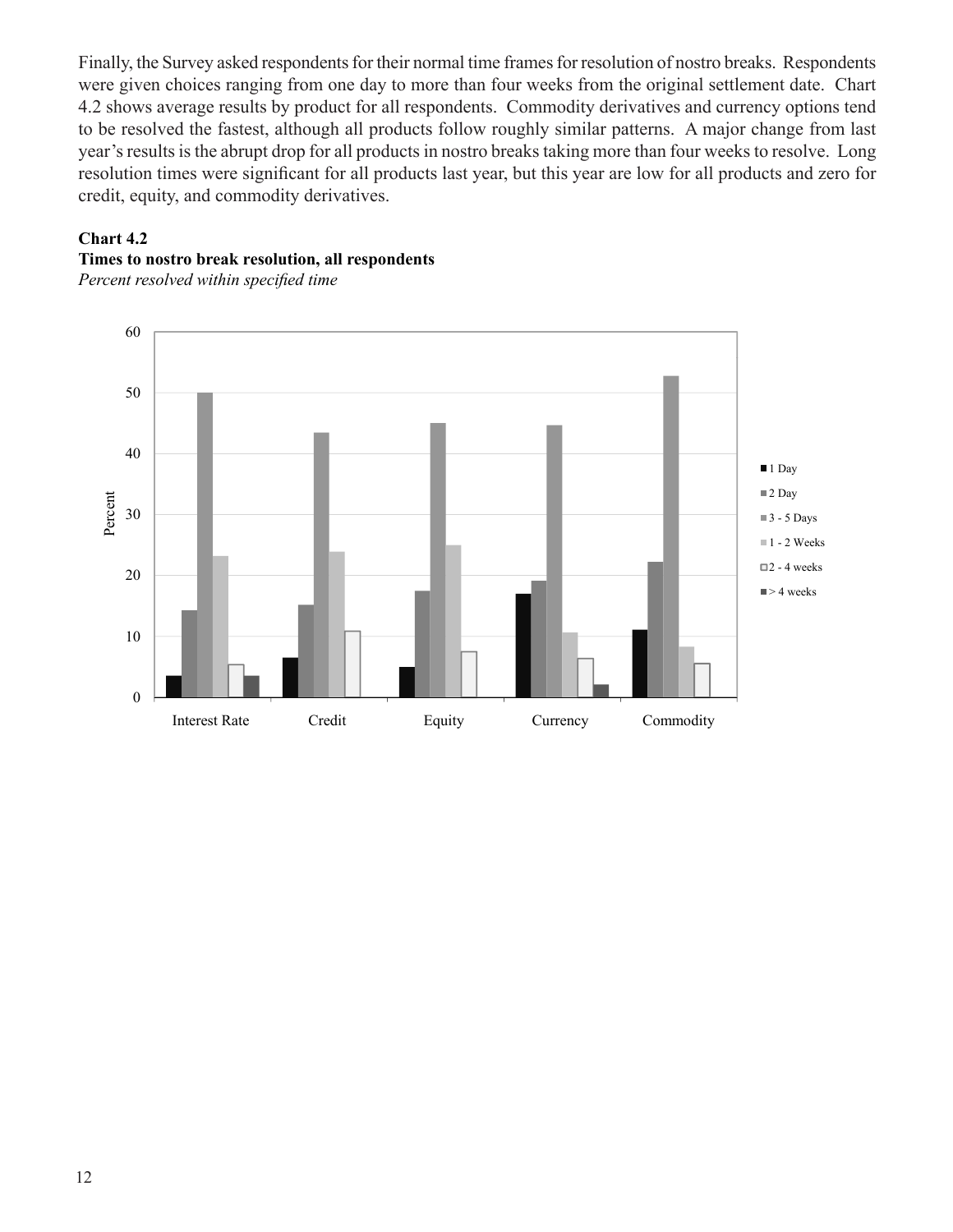# **Section 5 - Automation**

The Survey questionnaire asked respondents for the percent of volume automated for twelve operational processes. Table 5.1 shows the results for all respondents and Table 5.2 shows the results for the G16 sample; the bottom row for each table shows average degree of automation for each product group and the far right column shows average automation by function. Table 5.3 rearranges by relative degree of automation in order to display a heat map going from more automated in the top left corner to less automated in the bottom right corner.

Eight of the questions are the same as in previous Surveys, but four have been added to reflect various evolving aspects of the automation of the confirmation process. The confirmation-related questions include the following. First, electronic confirmation matching refers to an automated process (DTCC, for example) of reconciling the terms of a transaction as reflected in the confirmations submitted by each counterparty. Second, affirmation ("checkout") refers to the process by which two counterparties agree the economic details of a trade by means of telephone or email messages or by exchange of Excel spreadsheets. Third, affirmation and confirmation refers to services (Markit Wire, for example) that combine confirmation and affirmation into one solution. Fourth, documentation generation refers to the process of producing a physical—that is, non-electronic—confirmation, using either a vendor-provided automated solution such as Scrittura or an inhouse solution. Finally, confirmation dispatch refers to the process of sending out a physical confirmation. The percentages in the tables refer to the degree to which all these processes have been automated. **Table 5.1**

## **Degree of automation by product and function, all respondents**

*Average percent of volume automated*

| <b>Function</b>                                                          | <b>Interest</b><br>rate | <b>Credit</b> | <b>Equity</b> | Currency | Commodity | Average<br>for<br>function |
|--------------------------------------------------------------------------|-------------------------|---------------|---------------|----------|-----------|----------------------------|
| Trade data transferred from front office to<br>operations for processing | 84                      | 81            | 79            | 78       | 80        | 80                         |
| Trade data transferred from operations<br>system to general ledger       | 86                      | 83            | 81            | 82       | 74        | 81                         |
| Additional data added in order to process <sup>1</sup>                   | 25                      | 61            | 53            | 53       | 60        | 50                         |
| Affirmation/checkout (Excel, phone, or<br>email exchange)                | 24                      | 24            | 31            | 22       | 25        | 25                         |
| Electronic confirmation matching (e.g.<br>DTCC)                          | 22                      | 88            | 45            | 31       | 24        | 42                         |
| Affirmation and confirmation (e.g. Markit<br>Wire)                       | 25                      | 22            | 16            | 20       | 12        | 19                         |
| Documentation generation (e.g. Scrittura<br>or in-house solution)        | 64                      | 43            | 39            | 63       | 57        | 53                         |
| Confirmation dispatch (non-electronic<br>confirmation only)              | 59                      | 45            | 42            | 57       | 57        | 52                         |
| Imaging of outgoing confirmation                                         | 62                      | 65            | 57            | 68       | 67        | 64                         |
| Imaging of incoming confirmation                                         | 49                      | 53            | 52            | 57       | 59        | 54                         |
| Nostro reconciliation                                                    | 75                      | 73            | 76            | 73       | 65        | 72                         |
| Settlement pre-matching                                                  | 29                      | 49            | 27            | 23       | 24        | 30                         |
| Average for product                                                      | 50                      | 57            | 50            | 52       | 50        |                            |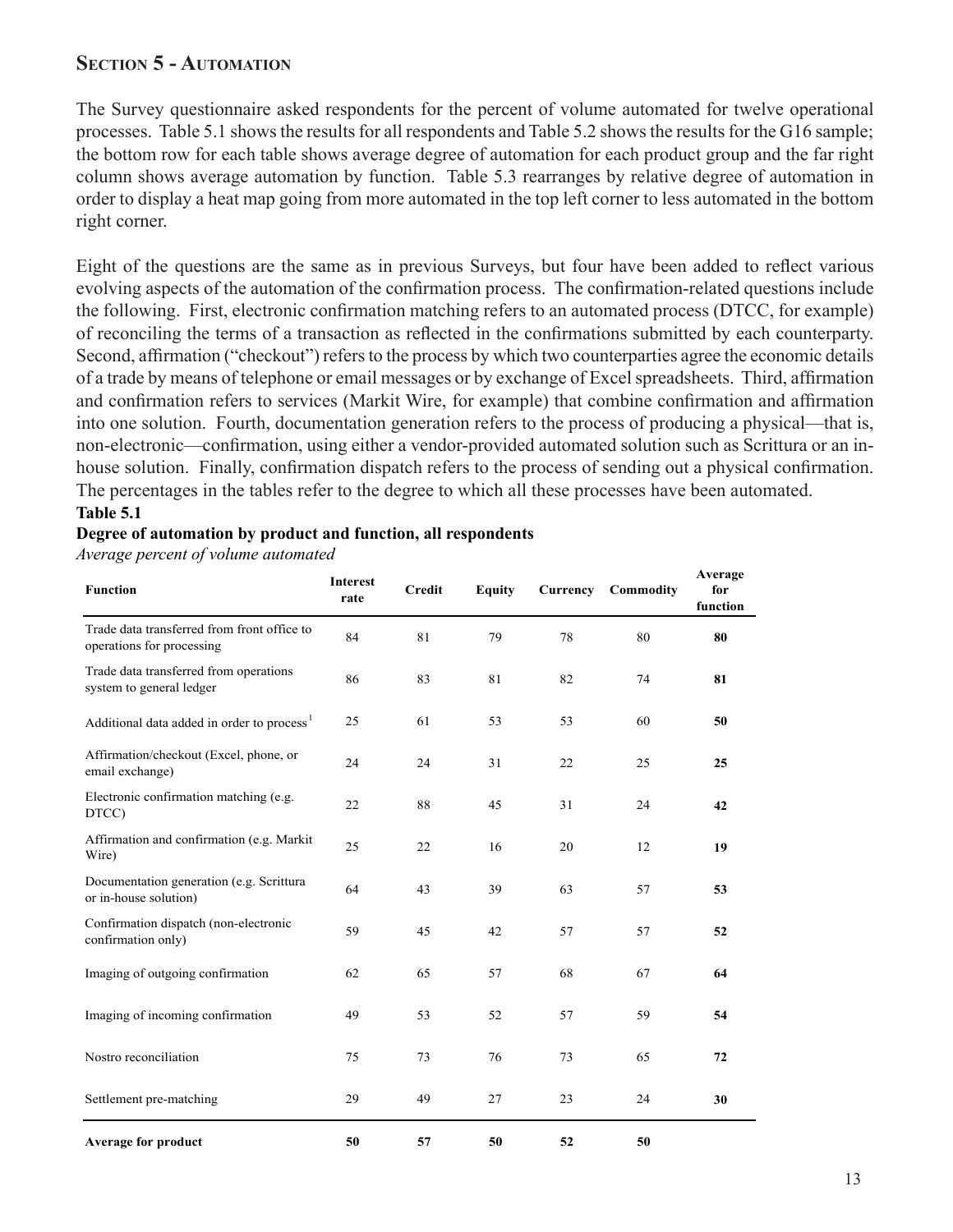## **Table 5.2 Degree of automation by product and function, G16**

*Average percent of volume automated*

| <b>Function</b>                                                              | <b>Interest rate</b> | Credit | <b>Equity</b> | Currency | <b>Commodity</b> | <b>Average for</b><br>function |
|------------------------------------------------------------------------------|----------------------|--------|---------------|----------|------------------|--------------------------------|
| Trade data transferred from the front office to<br>operations for processing | 93                   | 95     | 81            | 87       | 90               | 89                             |
| Trade data transferred from the operations system to<br>the general ledger   | 95                   | 95     | 94            | 95       | 86               | 93                             |
| Additional data added in order to process                                    | 53                   | 73     | 53            | 67       | 70               | 63                             |
| Affirmation/checkout                                                         | 24                   | 22     | 35            | 25       | 25               | 26                             |
| Electronic confirmation matching                                             | 54                   | 92     | 48            | 66       | 55               | 63                             |
| Affirmation and confirmation                                                 | 65                   | 41     | 45            | 50       | 33               | 47                             |
| Documentation generation                                                     | 70                   | 61     | 52            | 79       | 74               | 67                             |
| Confirmation dispatch (non-electronic only)                                  | 73                   | 68     | 60            | 76       | 77               | 71                             |
| Imaging of outgoing confirmation                                             | 84                   | 92     | 85            | 92       | 80               | 87                             |
| Imaging of incoming confirmation                                             | 72                   | 79     | 72            | 78       | 70               | 74                             |
| Nostro reconciliation                                                        | 80                   | 80     | 78            | 88       | 62               | 78                             |
| Settlement pre-matching                                                      | 35                   | 66     | 28            | 36       | 17               | 36                             |
| Average for product                                                          | 67                   | 72     | 61            | 70       | 62               |                                |

The tables highlight several Survey results. First, the percentages in the bottom row of the tables show that credit derivatives are the most automated product, followed by currency options, for both the full sample and the G16 group. Although currency options have been more automated than other products since the Operations Benchmarking Survey began tracking automation levels, credit derivatives have increased steadily since 2005 because of the efforts of the G16 group. Second, the percents in the right column suggest that data transfer and nostro reconciliation functions are the most automated. As in past Surveys, the settlement pre-matching function is the least automated. Third, credit derivatives make extensive use of electronic confirmation matching, especially within the G16 group. In addition, electronic matching of equity derivatives has increased compared with last year. Finally, it appears that there is still progress to be made in automating the affirmation process.

Table 5.3 on the next page shows planned automation by function and product. Among products, over 90 percent of respondents plan to increase automation of equity derivative processing; among processes, about half plan to devote attention to electronic confirmation matching and documentation generation. In last year's Survey, in contrast, respondents looked to interest rate derivatives and confirmation generation for increased automation.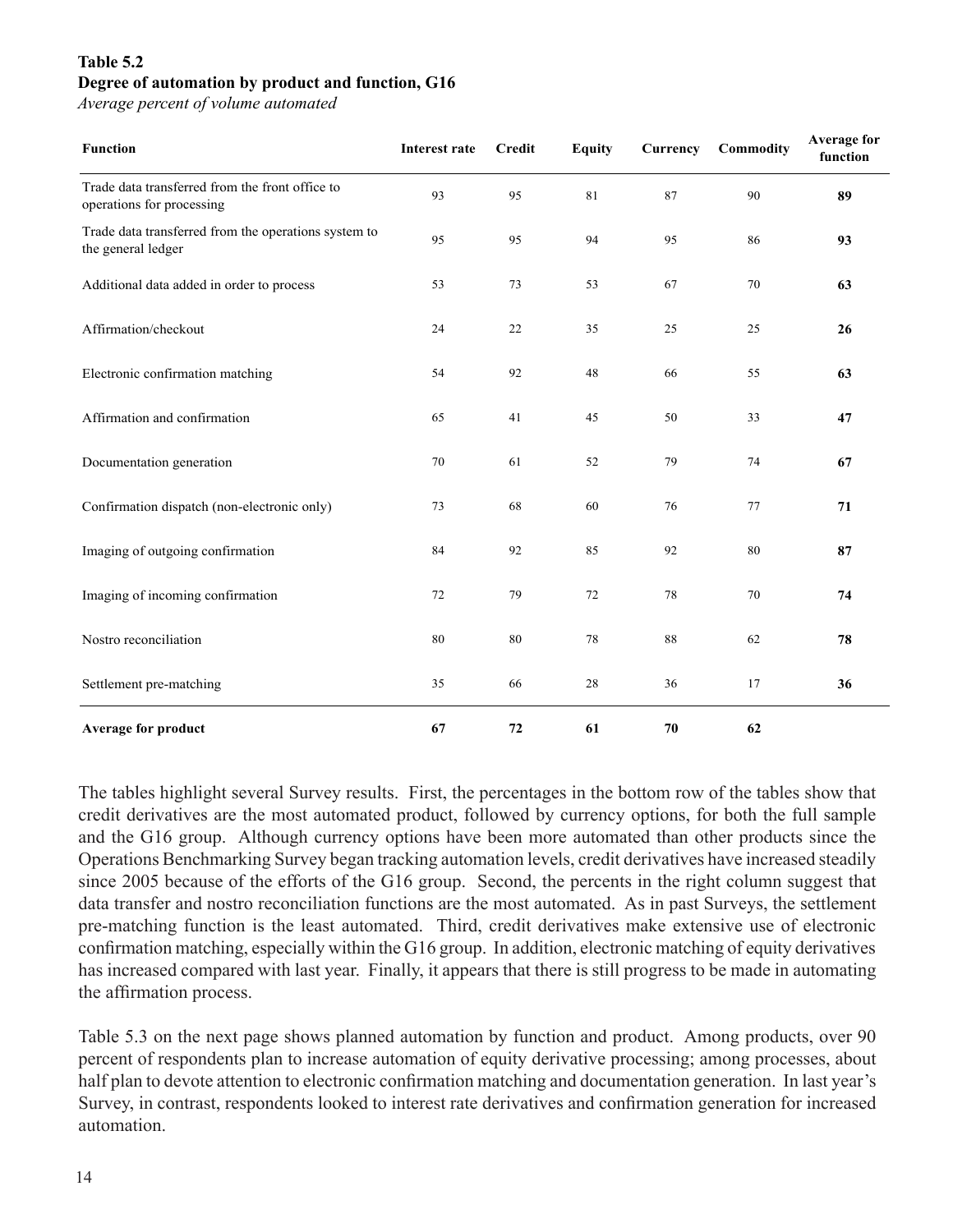## **Table 5.3 Planned automation by product and function, all respondents**

*Percent responding that they plan to increase automation in coming year*

|                                                                          | Interest rate | <b>Credit</b> | <b>Equity</b> |    | <b>Currency Commodity</b> | Average for<br>function |
|--------------------------------------------------------------------------|---------------|---------------|---------------|----|---------------------------|-------------------------|
| Trade data transferred from front office to<br>operations for processing | 39            | 24            | 95            | 24 | 31                        | 43                      |
| Trade data transferred from operations system to<br>general ledger       | 22            | 15            | 94            | 19 | 21                        | 34                      |
| Additional data added in order to process                                | 19            | 19            | 94            | 25 | 25                        | 37                      |
| Affirmation/checkout                                                     | 21            | 18            | 85            | 10 | 23                        | 31                      |
| Electronic confirmation matching                                         | 54            | 42            | 93            | 27 | 42                        | 52                      |
| Affirmation and confirmation                                             | 55            | 24            | 92            | 15 | 27                        | 43                      |
| Documentation generation                                                 | 39            | 27            | 96            | 31 | 46                        | 48                      |
| Confirmation dispatch (non-electronic only)                              | 27            | 24            | 94            | 15 | 38                        | 40                      |
| Imaging of outgoing confirmation                                         | 19            | 13            | 89            | 15 | 21                        | 31                      |
| Imaging of incoming confirmation                                         | 16            | 15            | 89            | 17 | 23                        | 32                      |
| Nostro reconciliation                                                    | 24            | 24            | 88            | 17 | 19                        | 34                      |
| Settlement pre-matching                                                  | 21            | 26            | 80            | 10 | 15                        | 30                      |
| Average for product                                                      | 30            | 23            | 91            | 19 | $\bf 27$                  |                         |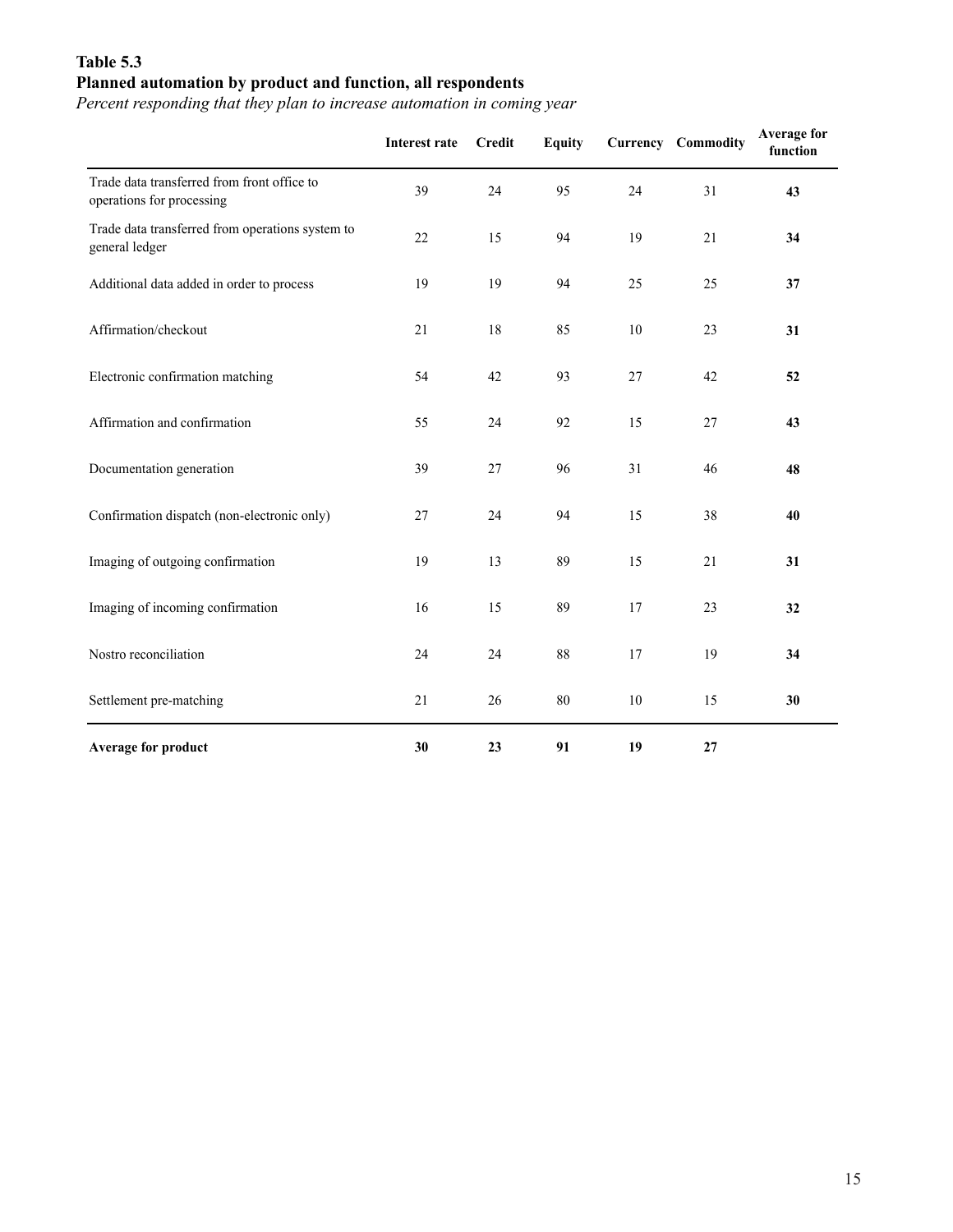# **Section 6 - Staffing**

The Survey collects data on the number of staff, expressed as full-time equivalents, employed to support OTC derivatives. The data include front office as well as trade capture, confirmations, and settlements staff. Table 6.1 shows the results, expressed as ratios of front office to operational staff. The historical data have different spans because, while ISDA has collected data on trade capture staff for several years, trade processing staff were divided into confirmations and settlement staff in 2008.

There is no discernible pattern of increases or decreases in the ratios. To the extent ratios increase over time, the cause might be either more traders or fewer support staff, and a smaller number of support staff might be the result of increasing automation. The low ratios for credit derivatives suggest a larger number of support staff relative to front office staff than other products, which might at first glance seem at odds with the higher degree of automation of credit derivatives than other products. The two are not necessarily in conflict, however: despite the high automation of credit default swaps, employees are still needed for such tasks as chasing outstanding confirmations and resolving nostro breaks. And as will be shown presently, a significant proportion of these confirmation and settlement tasks are outsourced.

|               | <b>Front Office / Trade Capture</b> |      |      |      |      | <b>Front office</b> / | <b>Confirmations</b> |      | <b>Front office</b> /<br><b>Settlements</b> |
|---------------|-------------------------------------|------|------|------|------|-----------------------|----------------------|------|---------------------------------------------|
|               | 2005                                | 2006 | 2007 | 2008 | 2009 | 2008                  | 2009                 | 2008 | 2009                                        |
| Interest rate | 4.7                                 | 4.8  | 3.8  | 5.3  | 5.5  | 3.5                   | 3.6                  | 4.1  | 4.9                                         |
| Credit        | 2.9                                 | 1.6  | 2.1  | 3.6  | 4.3  | 2.7                   | 3.1                  | 3.8  | 3.5                                         |
| Equity        | 5.0                                 | 2.1  | 3.0  | 3.5  | 4.8  | 5.4                   | 4.7                  | 7.3  | 6.8                                         |
| Currency      | 3.0                                 | 2.1  | 2.1  | 4.2  | 3.6  | 3.2                   | 3.1                  | 5.2  | 5.6                                         |
| Commodity     | 8.1                                 | 1.6  | 2.3  | 5.2  | 6.8  | 5.1                   | 4.8                  | 5.4  | 4.6                                         |

## **Table 6.1 Ratio of front office to support staff, all respondents**

Table 6.2 on the following page presents another staffing measure, trades per full-time equivalent staff. The results are similar to those from last year: the ratios suggest that equity derivatives continue to have the farthest to go in terms of increased efficiency, although medium and small firms show a more mixed picture. Currency options continue to show the highest ratios, reflecting historically high levels of automation compared with other products.

Finally, the Survey asked respondents about the percent of staff that is outsourced or in a low cost location (see Appendix 2); Table 6.3 on the next page shows the results for all respondents and for the G16 sample. As was true last year, there is little outsourcing of trade capture functions and relatively high outsourcing of confirmations and settlement functions, both for the G16 group and the full sample. Further, the outsourcing percentages for confirmation and settlement staff are uniformly larger than they were in last year's Survey.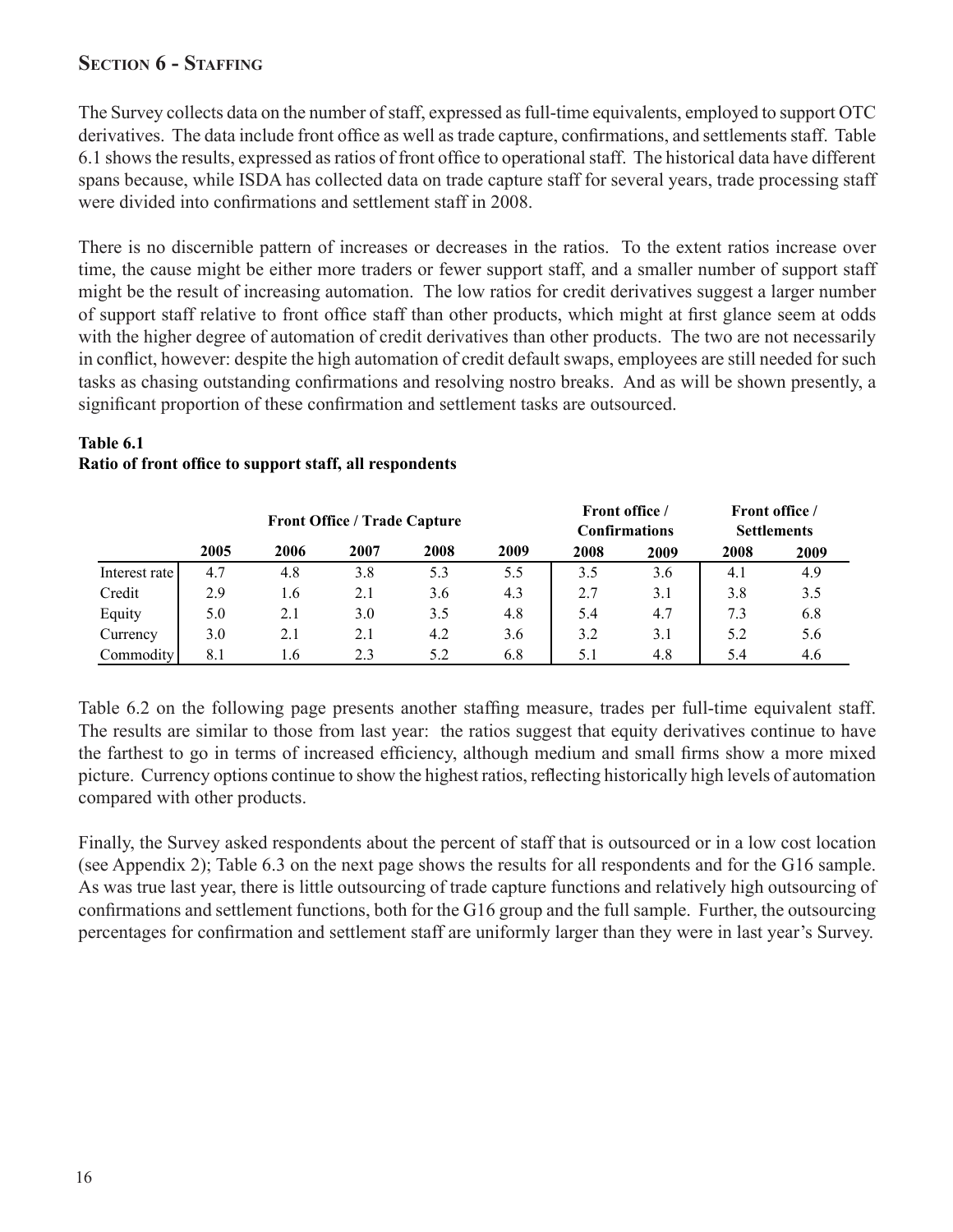## **Table 6.2 Transactions per full time equivalent staff**

| Large firms         |                     | Front office Trade capture Confirmation |     | <b>Settlement</b> |
|---------------------|---------------------|-----------------------------------------|-----|-------------------|
| Interest rate       | 68                  | 446                                     | 260 | 356               |
| Credit              | 122                 | 580                                     | 417 | 446               |
| Equity              | 22                  | 138                                     | 130 | 205               |
| Currency            | 263                 | 974                                     | 874 | 2,137             |
| Commodity           | 124                 | 1,095                                   | 728 | 701               |
| <b>G16</b>          | <b>Front office</b> | <b>Trade capture Confirmation</b>       |     | <b>Settlement</b> |
| Interest rate       | 72                  | 460                                     | 254 | 354               |
| Credit              | 120                 | 573                                     | 417 | 447               |
| Equity              | 25                  | 136                                     | 129 | 205               |
| Currency            | 255                 | 975                                     | 862 | 2,053             |
| Commodity           | 118                 | 943                                     | 699 | 679               |
|                     |                     |                                         |     |                   |
| <b>Medium firms</b> | <b>Front office</b> | <b>Trade capture Confirmation</b>       |     | <b>Settlement</b> |
| Interest rate       | 52                  | 292                                     | 305 | 375               |
| Credit              | 31                  | 212                                     | 212 | 218               |
| Equity              | 41                  | 276                                     | 363 | 344               |
| Currency            | 158                 | 628                                     | 565 | 767               |
| Commodity           | 69                  | 275                                     | 408 | 440               |
| <b>Small firms</b>  | <b>Front office</b> | <b>Trade capture Confirmation</b>       |     | <b>Settlement</b> |
| Interest rate       | 18                  | 125                                     | 93  | 104               |
| Credit              | 11                  | 43                                      | 42  | 30                |
| Equity              | 17                  | 70                                      | 87  | 79                |
| Currency            | 39                  | 117                                     | 122 | 113               |

# **Table 6.3**

# **Percent of full time equivalent staff that is outsourced or in a low-cost location**

| All respondents     | Interest rate | <b>Credit</b> | Equity | Currency | Commodity |
|---------------------|---------------|---------------|--------|----------|-----------|
| Trade capture staff |               |               |        |          |           |
| Confirmation staff  | 19            |               |        | 20       |           |
| Settlement staff    |               |               |        | ١q       |           |
| G16 only            |               |               |        |          |           |
| Trade capture staff |               |               |        |          |           |
| Confirmation staff  | 37            | 32            | 24     | 30       | 18        |
| Settlement staff    | 38            | 34            | 28     | 28       |           |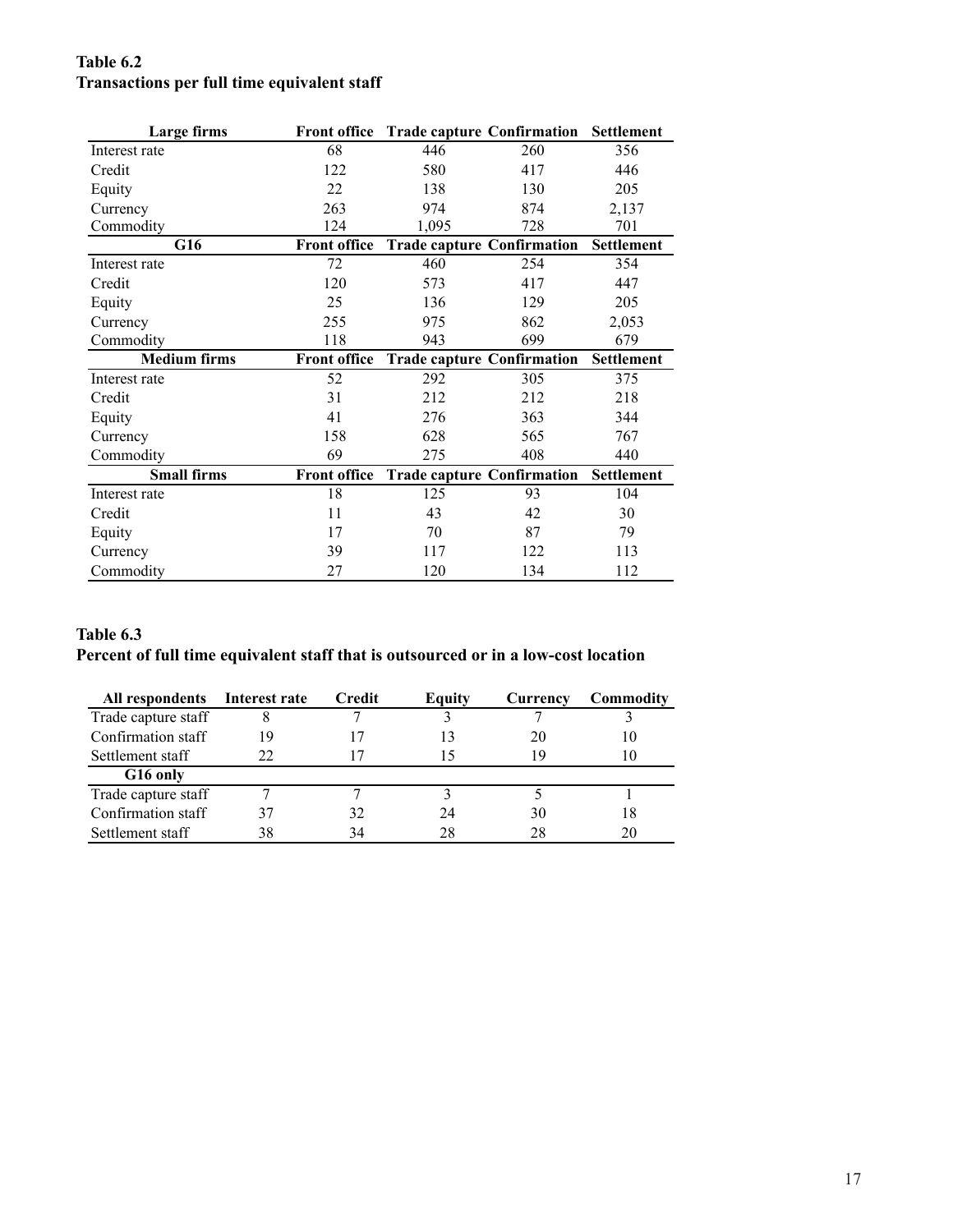## **Appendix 1 – 2009 Survey Participants**

Abbey National Financial Products Merrill Lynch Aozora Bank Mitsubishi UFJ Financial Group Banco Bilbao Vizcaya Argentaria (BBVA) Mizuho Bank of America Morgan Stanley Bank of Montreal National Australia Bank Bank of New York Mellon National Bank of Canada Bank of Scotland Treasury National Bank of Greece Bank of Tokyo-Mitsubishi UFJ Nationwide Barclays Capital NIBC Bank Bayerische Landesbank Girozentrale Nomura Securities International BNP Paribas Norddeutsche Landesbank Girozentrale Caisse de dépôt et placement du Québec Nordea Bank Calyon Norinchukin Bank Ceska Sporitelna Pacific Life Insurance Cheyne Capital Management PNC Bank Chuo Mitsui Trust & Banking Prudential Global Funding Citigroup Rabobank International Commonwealth Bank Royal Bank of Canada Credit Suisse Royal Bank of Scotland Danske Bank RWE Trading Den Norske Bank Santander Central Hispano Deutsche Bank SEB Development Bank of Singapore Shell International Trading and Shipping Dresdner Bank Shinko Securities DZ Bank Sociéte Générale Eksportfinans Standard Bank of South Africa European Bank for Reconstruction & Development Standard Chartered Bank Goldman Sachs Sumitomo Trust & Banking HSBC Bank Toronto Dominion Bank Canada JP Morgan UBS KBC Bank United Overseas Bank Kreditanstalt Fur Wiederaufbau Wachovia Landesbank Baden-Württemberg Westpac Banking Corporation Lloyds TSB Bank Zürcher Kantonalbank Macquarie Bank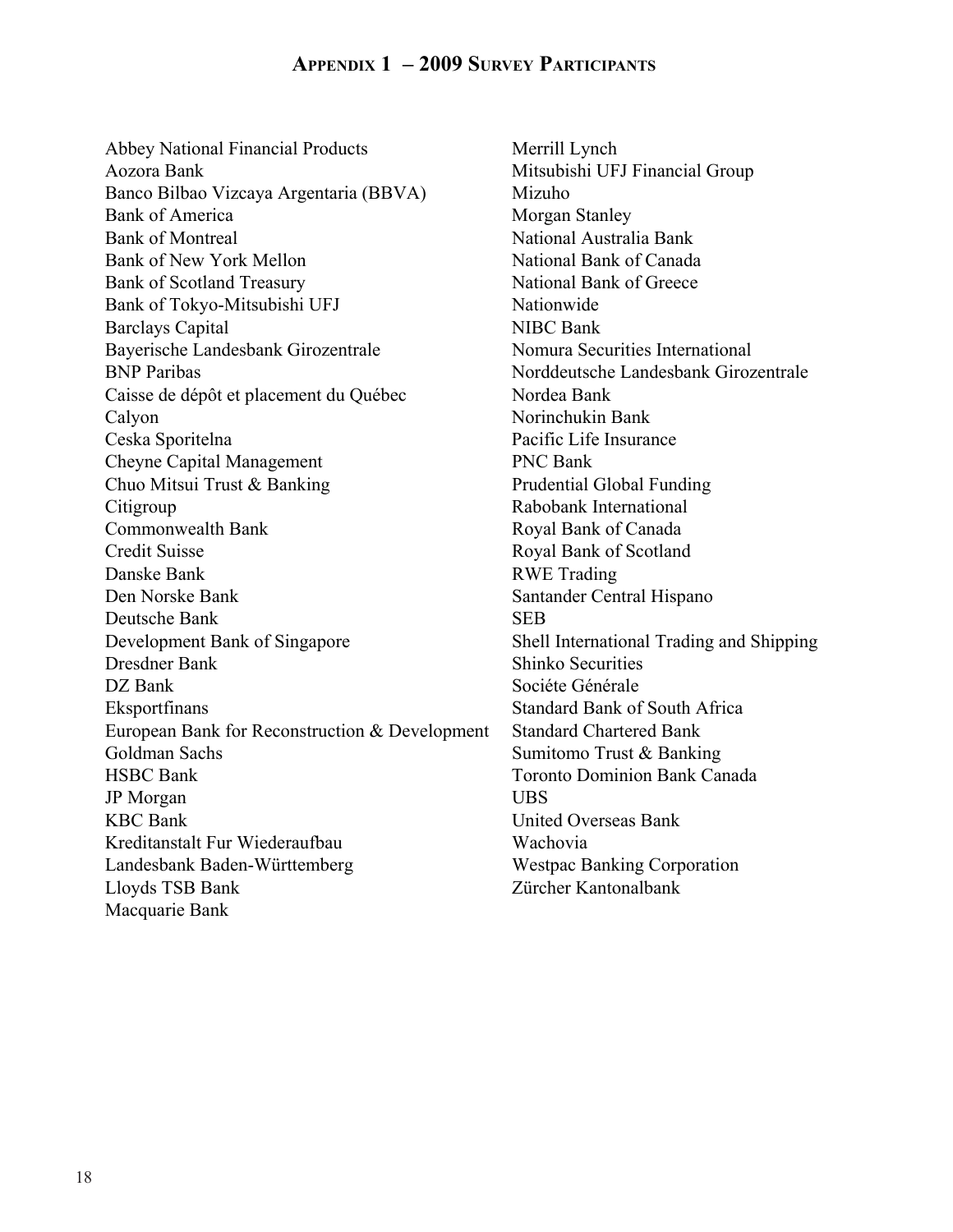# **Appendix 2 – Definitions of terms used in 2009 Survey questionnaire**

*Affirmation*. The process by which two counterparties verify that they agree on the key economic details of a transaction.

*Commodity derivatives*. Over-the-counter (OTC) swaps, forwards, or options in which the underlying variable is a commodity price, basket of commodity prices, or commodity price index. Common underlying commodities include precious and base metals, crude oil and other petroleum products, natural gas, electric power, freight rates, and weather. Exchange-traded (listed) commodity derivatives are not included in the definition for purposes of the Operations Benchmarking Survey.

*Confirmation matching*. The process of reconciling the terms of a transaction as confirmed by each counterparty, either manually or on an electronic platform such as DTCC.

*Confirmation staff*. All employees involved in the confirmation of OTC derivatives trades, including drafting outgoing confirmations, chasing and reviewing incoming confirmations, investigating and reconciling confirmation discrepancies, and conducting the affirmation of key economic trade details.

*Credit derivatives*. OTC derivative products designed to transfer credit risk. For the purposes of the Survey, credit derivatives include but are not limited to credit default swaps, total return swaps, credit linked notes, and credit spread forwards and options. Underlying credits include single corporate or sovereign names, baskets, portfolios, credit indices, and obligations and indices of obligations such as asset backed securities, collateralized debt obligations, and leveraged loans.

*Currency options*. OTC options in which the buyer has the right but not the obligation to exchange money denominated in one currency for another currency at an agreed exchange rate on or until a specified date. For the purposes of the Survey, currency options include but are not limited to cross currency/FX puts, calls, range forwards, and corridors; average rate currency options; binary, barrier and rainbow options on currencies, and quanto options. Exchange-traded (listed) currency options are not included.

*Electronic confirmation*. A confirmation that is submitted for matching to an electronic platform such as Markit Wire, DTCC, or Swift.

*Eligible for electronic confirmation*. Refers to any transaction for which a facility exists to process the trade electronically, regardless of a particular counterparty's actual ability to process the trade electronically.

*Equity derivatives*. OTC derivative products with payments linked to the performance of equity shares or equity indices. For the purposes of the Survey, equity derivatives include but are not limited to: share and index swaps and options, equity forwards, equity options, equity linked notes, relative performance trades, correlation swaps, dividend swaps and options, and variance swaps and options. Exchange-traded (listed) equity derivatives are not included in the definition.

*Event volume*. The number of actions relating to OTC derivatives trades sent to operations for processing during a period. The following constitute events for the purpose of the Survey: new trades, confirmable amendments (i.e., any economic amendment that requires a new confirmation to be drafted), partial and full terminations, increases/decreases, and novations. Credit events do not constitute events for purposes of this definition. Excluded are internal, intra-company, and intra-group trades; terminations and partial terminations arising from Tri-Optima or other tear-up services; and one-way notices such as corporate action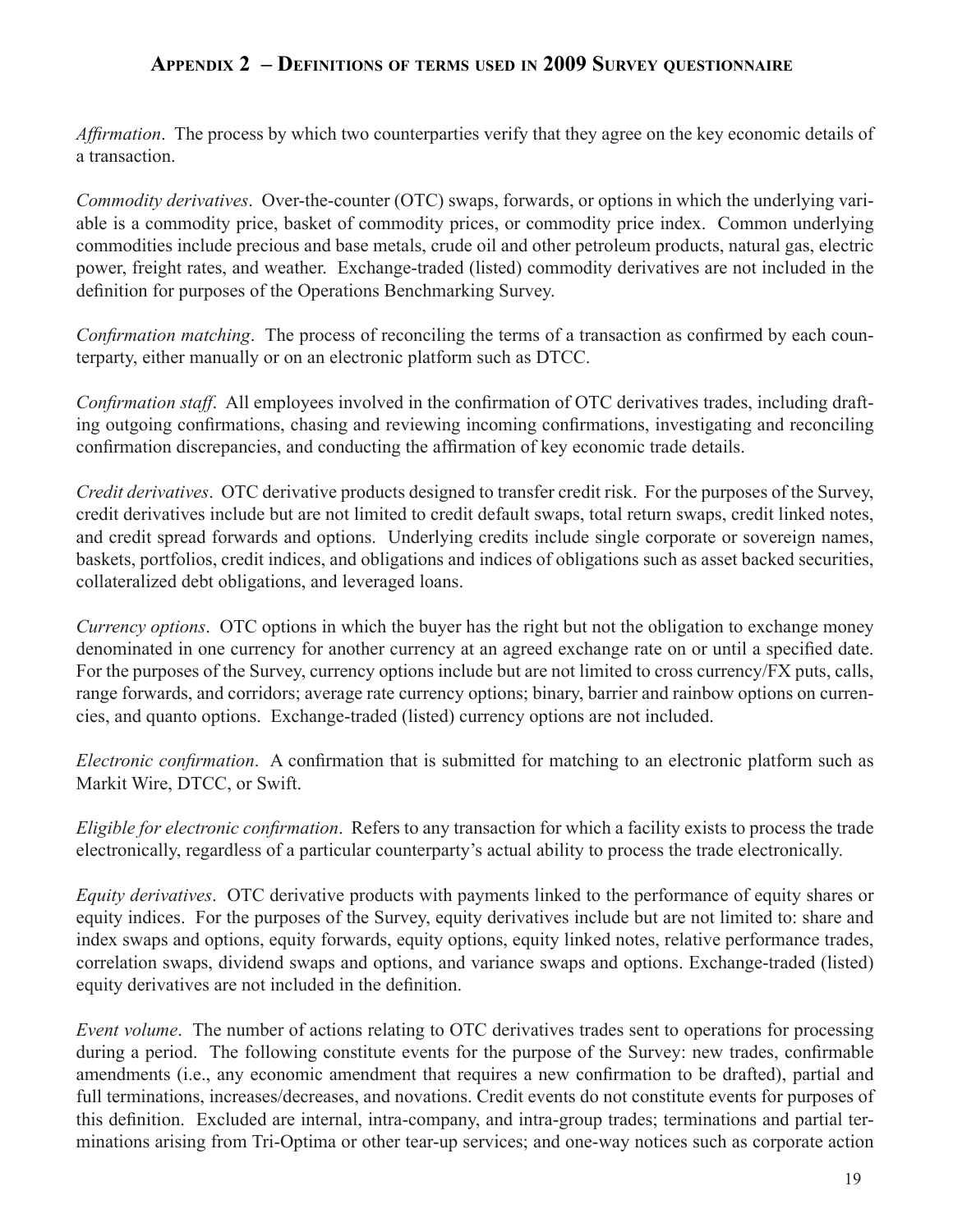notices. One structure is reported as one trade regardless of the number of tickets involved. Prime broker activity or intermediation is reported as two trades. Allocation splits are reported as the number of funds to which a block trade is allocated.

*Front office staff*. All employees that enter into OTC derivatives trades and that are on front office payroll, including traders, marketers, sales, trade assistants, structurers, and business managers. Front office also includes staff allocated to a proprietary desk if the activity handled by such a desk is otherwise reported within this Survey. Resources shared across different business lines are allocated according to percentage shares.

*Full-time equivalents*. The percent, represented as a decimal number, of time an employee works, whether permanent, temporary, or contractor. For example, a full-time employee is 1.0, an employee working three days per week is 0.6, and one dedicating 50 percent of his time to an activity is 0.5.

*G16*. A group of major OTC derivatives dealers that focuses on operational improvements in credit and equity derivatives. The G16 group consists of Bank of America, Barclays Capital, BNP Paribas, Citigroup, Credit Suisse, Deutsche Bank, Dresdner Bank, Goldman Sachs, HSBC, JPMorgan Chase, Merrill Lynch, Morgan Stanley, Royal Bank of Scotland, Société Générale, UBS, and Wachovia. Most but not all G16 firms are classified as large firms, and not all large firms are part of the G16 group.

*Interest rate derivatives*. OTC derivative products that involve the exchange of cash flows calculated on a notional amount using specified interest rates. For the purposes of the Survey, interest rate derivatives include but are not limited to interest rate swaps, including cross-currency swaps; forward rate agreements (FRA); inflation swaps; and interest rate options such as caps, floors, collars, swaptions, and exotic options. Exchange-traded (listed) interest rate derivatives are not included.

*KYC documentation*. Documents required to ensure that 'Know Your Client' requirements are adequately fulfilled.

*Low cost location*. An operating location selected for its lower operating cost. The definition includes onshore and offshore locations.

*Non-electronic confirmation*. A confirmation that is not submitted to an electronic platform for matching.

*Nostro reconciliation*. A process performed to ensure that the expected cash movements of a transaction or multiple transactions are the same as actual cash movements.

*Outstanding confirmations*. The total number of electronic and non-electronic confirmations not fully executed as of month end. It includes confirmations not yet drafted or issued, confirmations drafted but not yet issued, confirmations not yet received (where the counterparty is expected to draft the confirmations), confirmations issued but not yet returned, and confirmations with open queries.

*Outsourcing*. The contracting out to an external service provider of activities that could be performed within a company.

*Reporting period*. For purposes of this Survey, the period from 1 January 2008 to 31 December 2008.